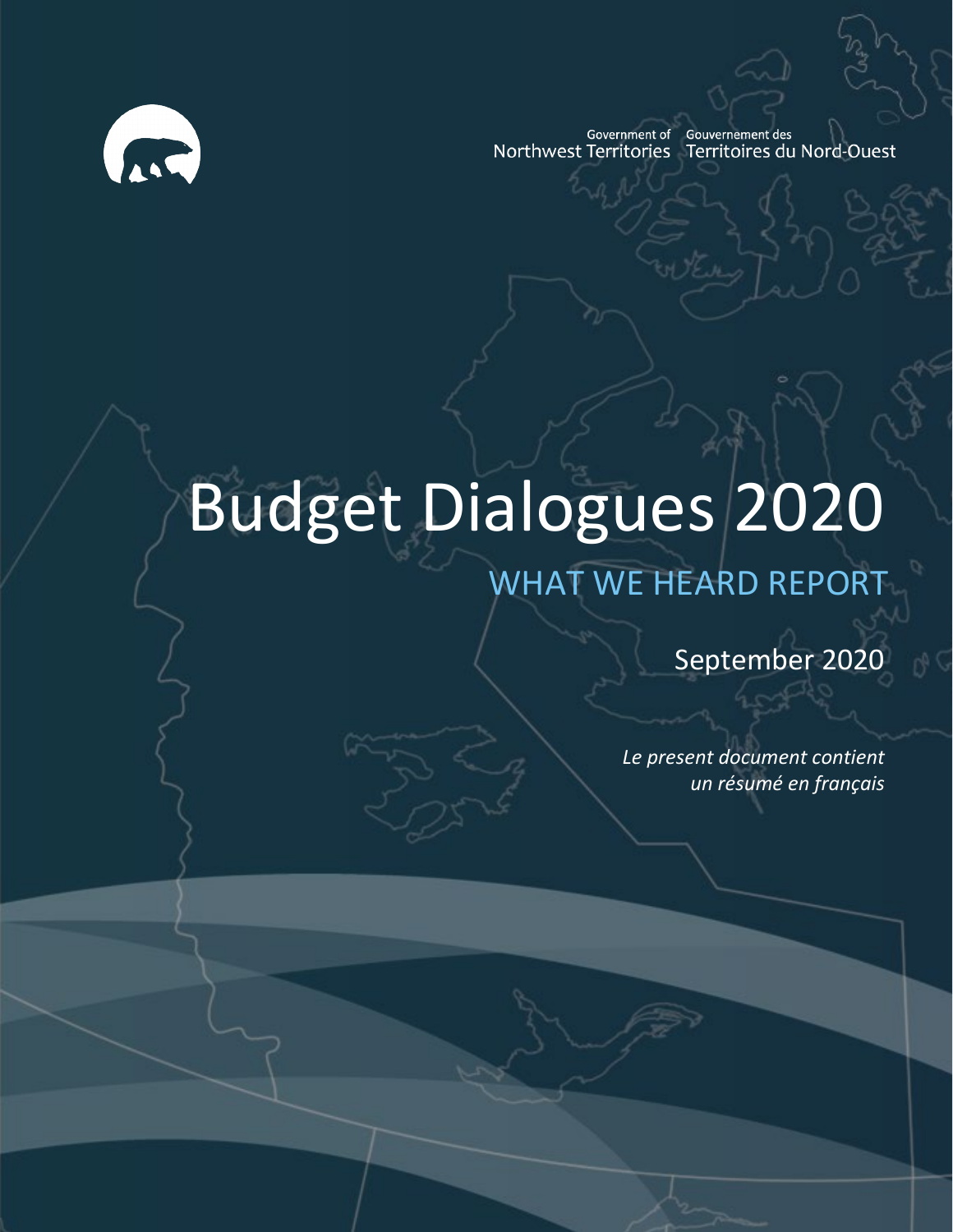If you would like this information in another official language, call us. **English**

Si vous voulez ces informations en français, contactez-nous. **French**

Kīspin ki nitawihtīn ē nīhīyawihk ōma ācimōwin, tipwāsinān.

**Cree**

Tłįcho yatı k'èè. Di wegodi newo dè, gots'o gonede. **Tłı̨chǫ**

Perihtł'is Dëne Syłiné yati t'a huts'elkër xa beyáyati theo pat'e, nuwe ts'ën yó łti. **Chipewyan**

Edi gondi dehgáh got'je zhatié k'éé edatł'éh enahddhę nide naxets'é edahłí. **South Slavey**

K'áhshó got'ıne xada k'é hederi zedihtl'é yeriniwe nídé dú le.

#### **North Slavey**

Jii gwandak izhii ginjìk vat'atr'ijąhch'uu zhit yinohthan jì', diits'àt ginohkhìi. **Gwich'in**

> Uvanittuaq ilitchurisukupku Inuvialuktun, ququaqluta. **Inuvialuktun**

ض المسابين الأولي المسابق الأول المسابق المسابق المسابق المسابق المسابق المسابق المسابق المسابق المس **Inuktitut**

Hapkua titiqqat pijumagupkit Inuinnaqtun, uvaptinnut hivajarlutit. **Inuinnaqtun**

**(867) 767-9256 ext. 82083**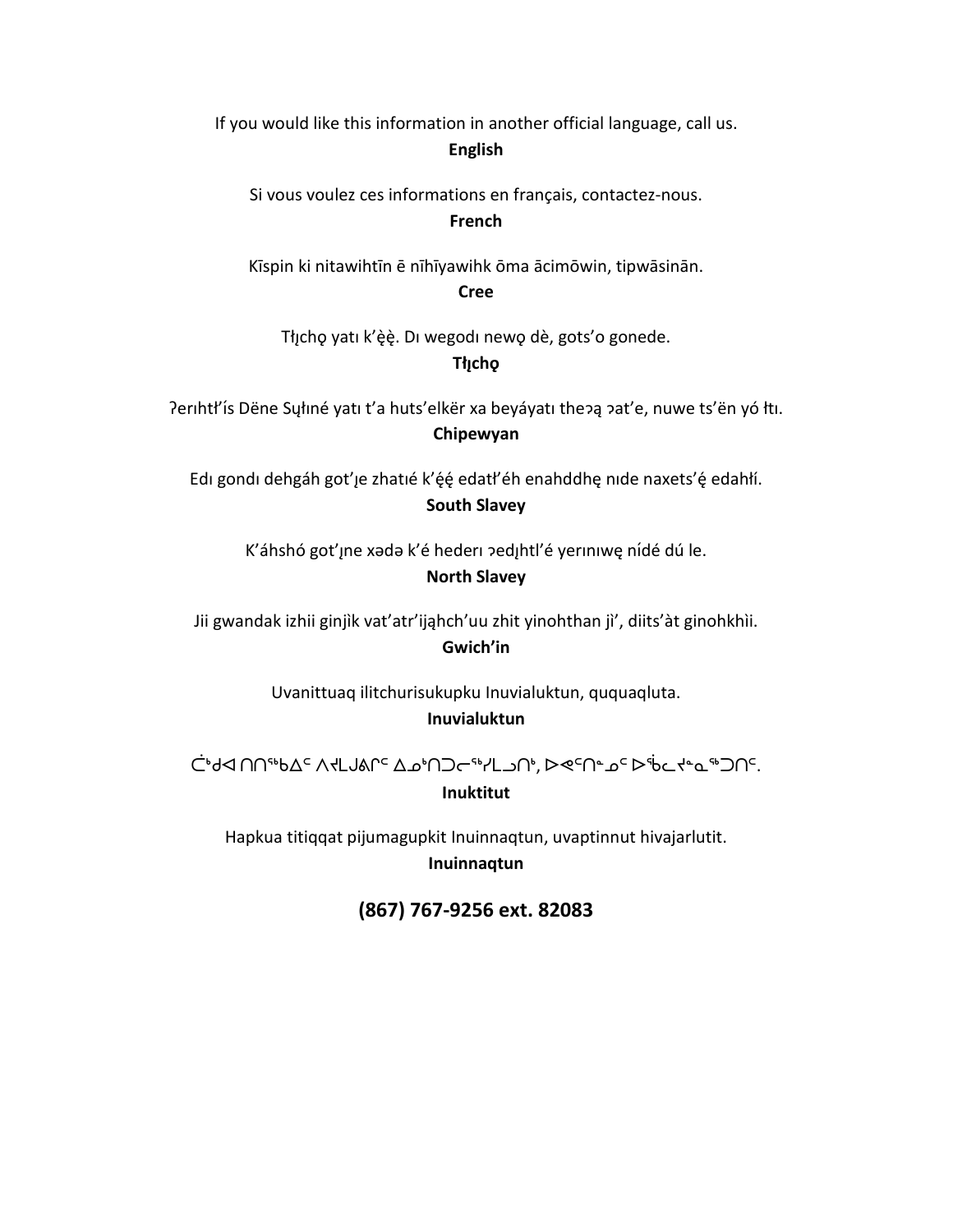# Contents

| $\textbf{Execute summary} \textit{} \textit{} \textit{} \textit{} \textit{} \textit{} \textit{} \textit{} \textit{} \textit{} \textit{} \textit{} \textit{} \textit{} \textit{} \textit{} \textit{} \textit{} \textit{} \textit{} \textit{} \textit{} \textit{} \textit{} \textit{} \textit{} \textit{} \textit{} \textit{} \textit{} \textit{} \textit{} \textit{} \textit{} \textit{} \text$ |
|------------------------------------------------------------------------------------------------------------------------------------------------------------------------------------------------------------------------------------------------------------------------------------------------------------------------------------------------------------------------------------------------|
|                                                                                                                                                                                                                                                                                                                                                                                                |
|                                                                                                                                                                                                                                                                                                                                                                                                |
|                                                                                                                                                                                                                                                                                                                                                                                                |
|                                                                                                                                                                                                                                                                                                                                                                                                |
|                                                                                                                                                                                                                                                                                                                                                                                                |
|                                                                                                                                                                                                                                                                                                                                                                                                |
|                                                                                                                                                                                                                                                                                                                                                                                                |
|                                                                                                                                                                                                                                                                                                                                                                                                |
|                                                                                                                                                                                                                                                                                                                                                                                                |
|                                                                                                                                                                                                                                                                                                                                                                                                |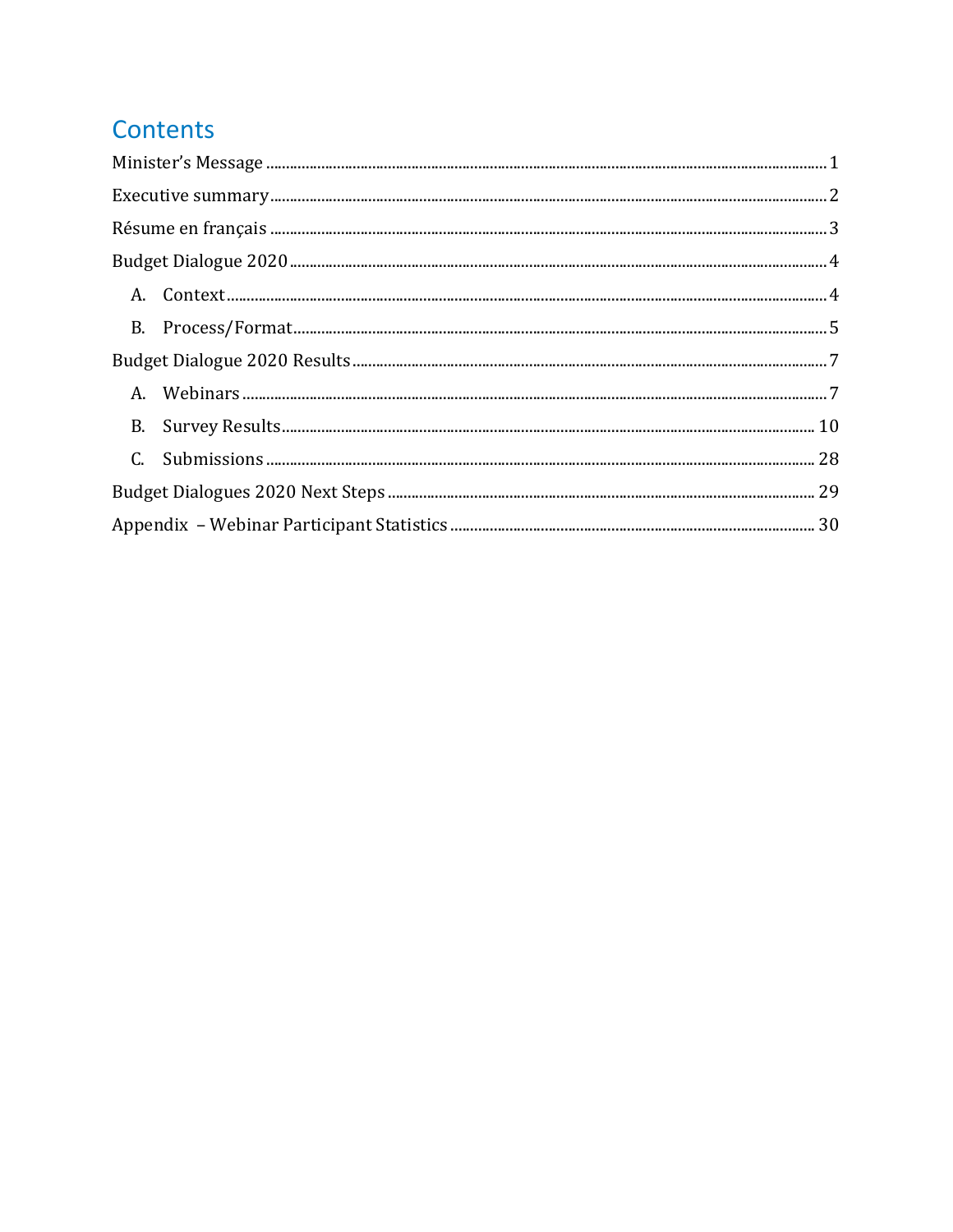# <span id="page-3-0"></span>Minister's Message

Budgeting, finding a balance between competing expenditure priorities and limited revenue-raising ability is never easy. It is made more difficult within the context of a global pandemic and the pressures for services continue to increase. As a government, we are looking to protect our existing programs and services and deliver on our mandate while committing to a sustainable fiscal plan.

We can't fund everything; and, it means being aware that the choices we make now have consequences for the future. The seriousness of these choices is why the government started these budget dialogues in the summer as we strive to have Northwest Territories residents' views and perspectives included in the budgeting process this fall. I sincerely thank everyone who participated.

This report on Budget Dialogue 2020 summarizes what we heard participants tell us about how they want the GNWT to allocate scarce funds and marshal resources from existing programs and services to new priorities. It reflects the diversity of views and the common challenges we heard across the territory.

This input will be used to inform the four-year budget planning processes.

Next year, I look forward to even greater engagement by Northerners. The Budget is the mechanism through which this Assembly's vision of strong individuals, families and communities sharing the benefits and responsibilities of a unified, environmentally sustainable and prosperous Northwest Territories will be achieved, and the participation of Northwest Territories residents in the budget process is vital to its success.

Hon. Caroline Wawzonek Minister of Finance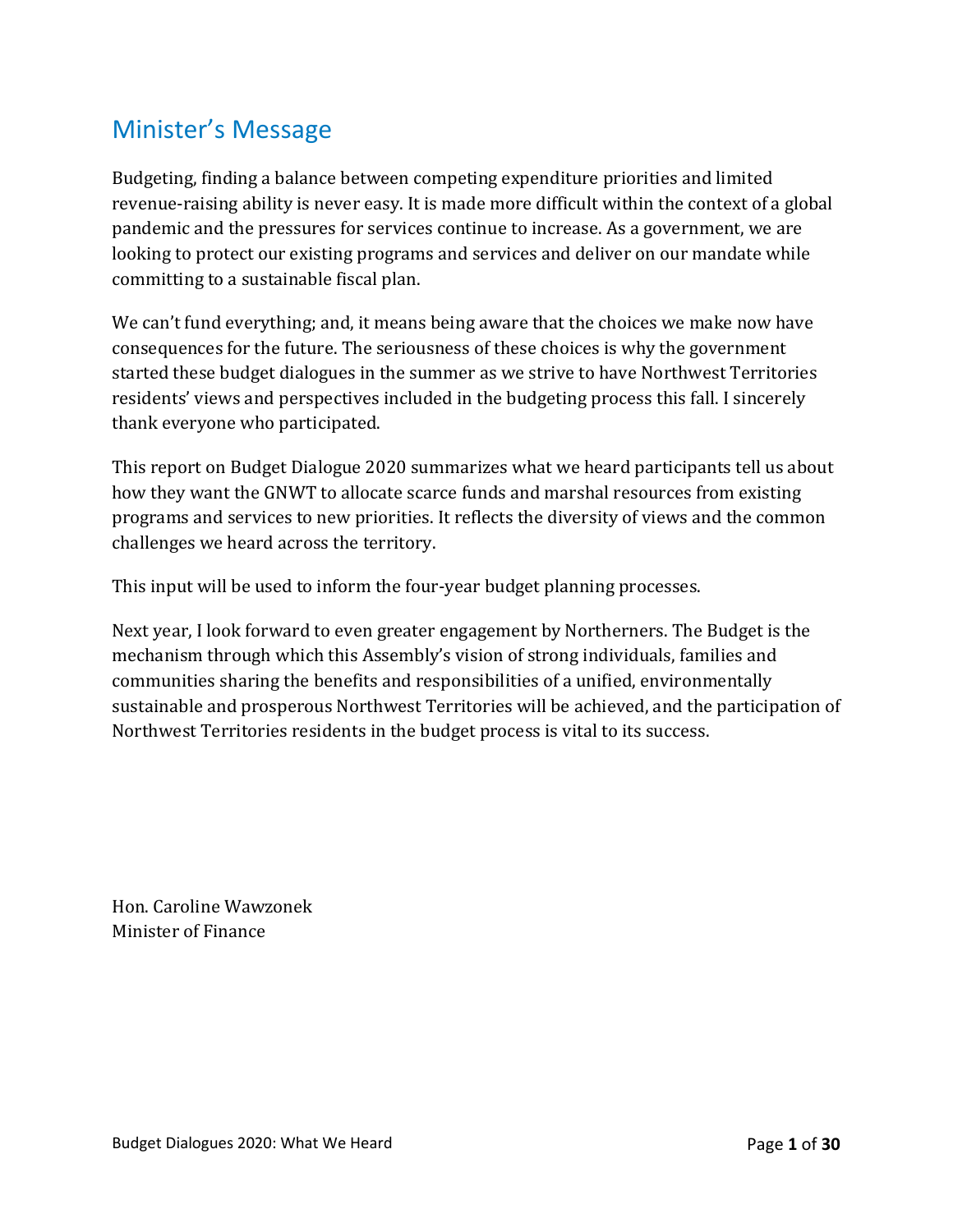# <span id="page-4-0"></span>Executive summary

Budget Dialogues 2020 is the first step in the Budget 2020-21 commitment to engage residents and businesses in the Government's budgeting process to get their views on fiscal choices and where they see opportunities for reducing costs.

As many as 249 individuals logged onto the four public webinars and sent 189 inquiries and comments to the Minister of Finance. Four separate stakeholder sessions with business, non-government organizations, Indigenous governments, and mayors and chiefs were also held with the Finance Minister to discuss the GNWT fiscal situation. Northwest Territories residents were also invited to answer an online survey or provide submissions; a total of 426 responses were received.

The main themes from the Budget Dialogues included:

- Finding efficiencies in programs and services, mainly by eliminating redundant positions, reducing duplication of services, and adopting online technology where appropriate.
- Spending on some programs now to reduce spending in other programs later. The most common examples were more social spending (mental health, education, housing, adult support, family violence, and child and family services) to reduce future costs in health and law enforcement and more infrastructure maintenance to maintain GNWT assets for longer.
- Evaluating programs to ensure that the GNWT is effective and getting value for its spending on programs and infrastructure.
- Demonstrating greater accountability to stop spending above budgeted amounts.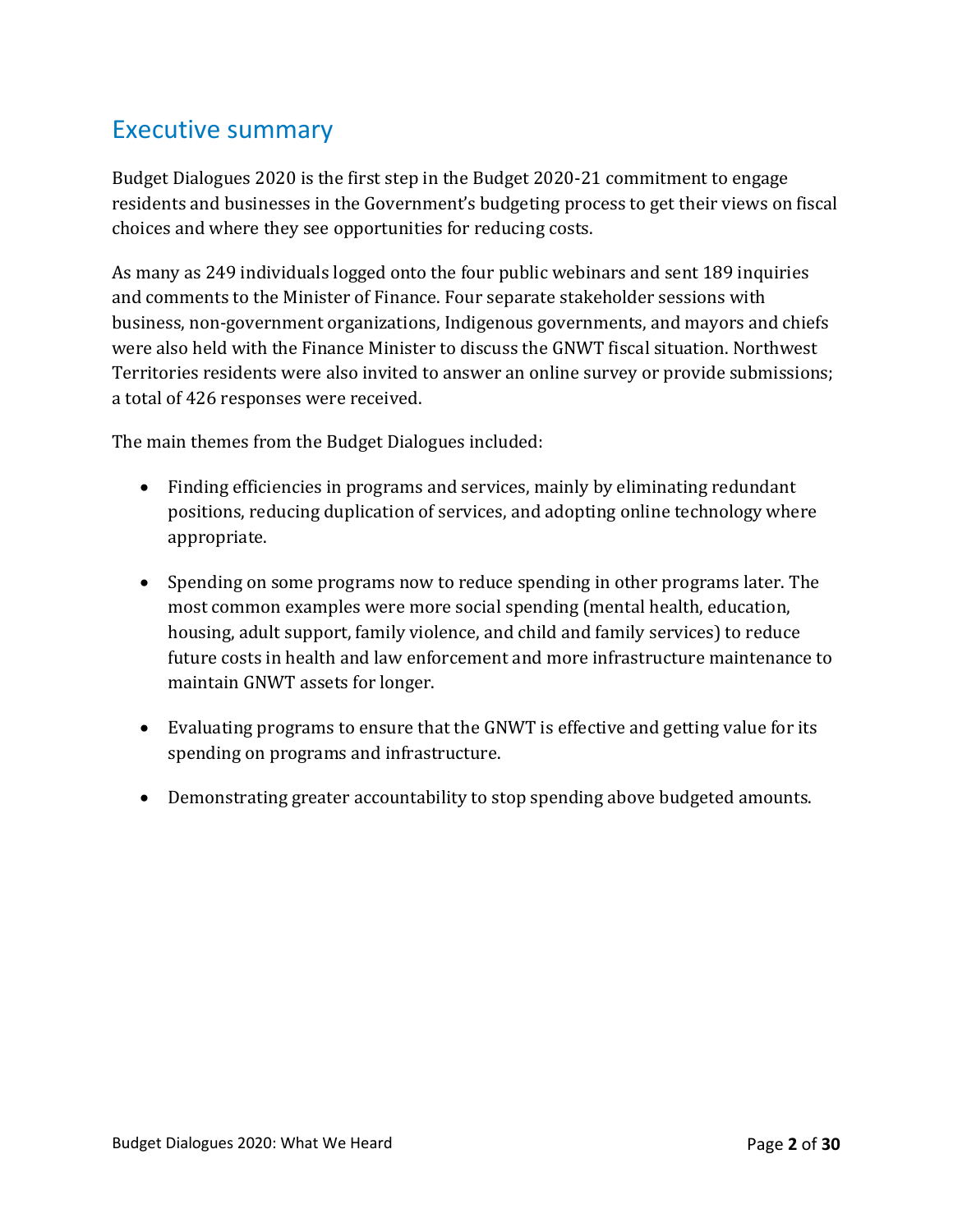# <span id="page-5-0"></span>Résumé en français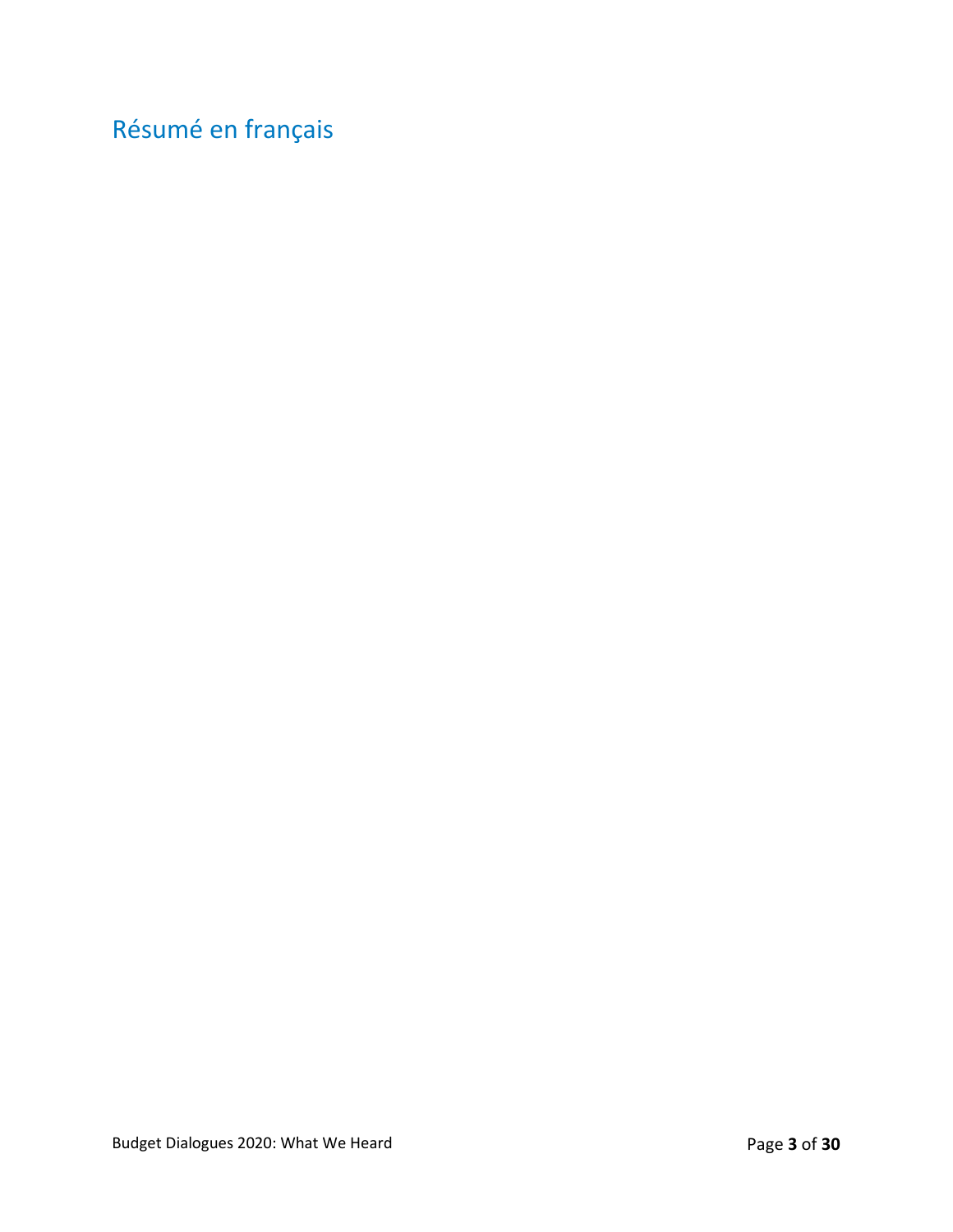# <span id="page-6-0"></span>Budget Dialogue 2020

# <span id="page-6-1"></span>A. Context

The purpose of the Budget Dialogue 2020 is to engage residents and businesses in the Government of the Northwest Territories' (GNWT) budgeting process to get their views on fiscal choices and where they see opportunities for reducing costs.

The first budget of the 19th Legislative Assembly, Budget 2020-21, established the GNWT's fiscal strategy to protect programs and services while ensuring sustainable debt levels. The overall strategy for the 19th Assembly is simple: expenditure growth must be kept below the growth in revenues so that sufficient operating surpluses are generated to pay for at least half of the annual capital investment.

There are four main objectives under the fiscal strategy:

- an initial allocation of \$25 million over the life of the 19<sup>th</sup> Assembly to advance mandate priorities;
- continue to build on the relationship with the federal government to take advantage of funding opportunities to advance GNWT priorities, such as housing investments and get more flexibility when cost-sharing projects;
- seek opportunities for collaboration with other governments to advance shared priorities so that instead of competing for resources with other organizations within the Northwest Territories, governments work together to advance projects that benefit all residents; and
- implement creative low or no cost initiatives to improve fiscal planning, including four-year business plans, to bring the longer-term horizon into view and will rely on increased program evaluation to bring more value from expenditures. This objective will include strategic reviews to ensure programs and services are meeting expectations and that budgeted expenditures for these programs are properly aligned with the mandate and all additional revenue options are considered.

# Operating Position

Following two years of deficits, the GNWT anticipates returning to surplus in 2020 21, despite the effects of the global pandemic. An operating surplus of \$121 million is expected in 2020-21, a decline of \$82 million compared to Budget 2020 estimates due to COVID-19 pandemic effects on revenues and expenditures.

While operating surpluses are forecast for the remainder of the 19th Legislative Assembly (\$99 million in 2021-22, \$114 million in 2022-23, and \$10 million in 2023-24), these small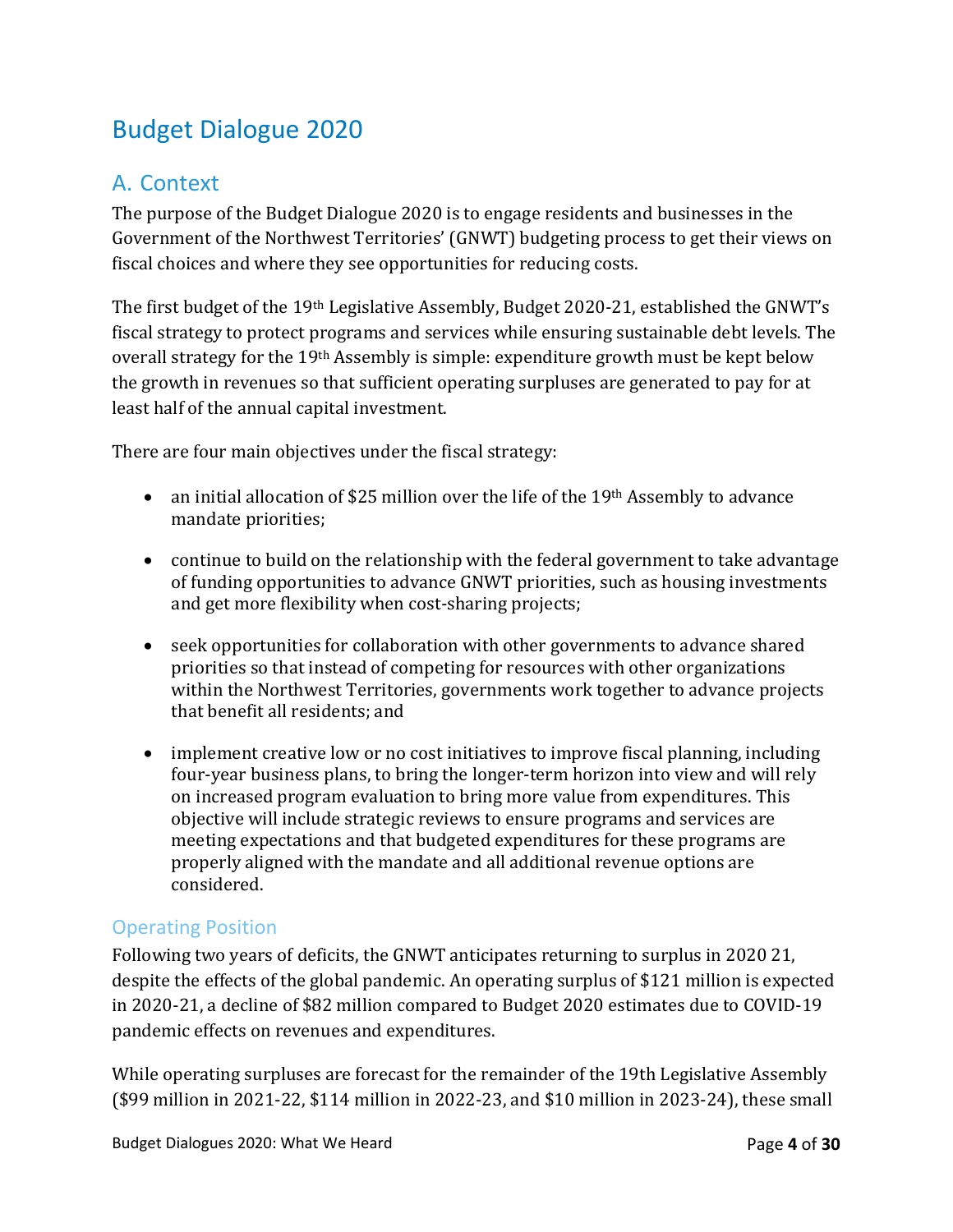surpluses are not sufficient to generate the cash required to fund the annual capital budget and reduce GNWT short term debt.

The capital budgets for the remainder of the 19th Legislative Assembly will depend on decisions made in the operating budget. This may mean reallocating money from elsewhere to fund new programs, making current programs more efficient, and/or reviewing current programs to evaluate whether they are effective and finding new revenue sources.

The purpose of the Budget Dialogues 2020 is to engage residents and businesses in the Government's budgeting process to get their views on fiscal choices and where they see opportunities for reducing costs.

# <span id="page-7-0"></span>B. Process/Format

The objectives of the Budget Dialogues 2020 are to:

- provide Northwest Territories public and stakeholders with meaningful opportunities to give input on the remaining budgets of the 19th Legislative Assembly in advance of finalizing the four-year business plans;
- improve public understanding of the GNWT budget process; and
- improve the GNWT's fiscal performance and accountability.

The following information was publicly on the Department of Finance website to help inform discussions on the GNWT budget:

- a [video \(](https://www.fin.gov.nt.ca/en/services/budget-dialogues)https://www.fin.gov.nt.ca/en/services/budget-dialogues) explaining how the GNWT budget process works;
- a backgrounder on the GNWT's [Fiscal Situation and Outlook](https://www.fin.gov.nt.ca/en/files/budgetdialogues2020-fiscalsituationandoutlookpdf) (https://www.fin.gov.nt.ca/en/files/budgetdialogues2020 fiscalsituationandoutlookpdf);
- a backgrounder describing the [current economic situation and outlook](https://www.fin.gov.nt.ca/en/files/budgetdialogues2020-economicsituationandoutlookpdf) (https://www.fin.gov.nt.ca/en/files/budgetdialogues2020 economicsituationandoutlookpdf); and
- a backgrounder describing the [revenue options](https://www.fin.gov.nt.ca/sites/fin/files/resources/budget_dialogues_2020-revenue_options.pdf) (https://www.fin.gov.nt.ca/sites/fin/files/resources/budget\_dialogues\_2020 revenue\_options.pdf) the GNWT can explore to support its budget.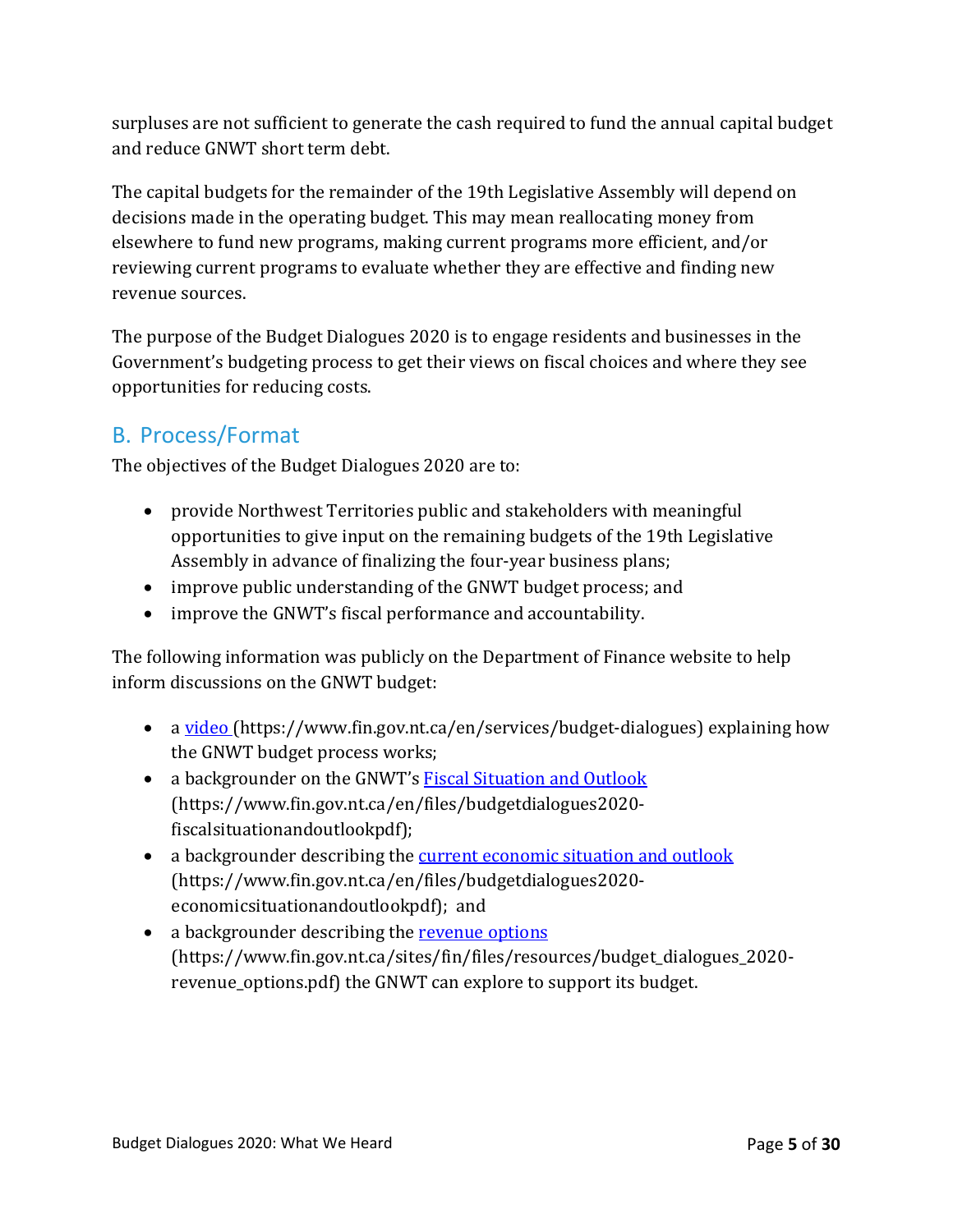Due to the public health restrictions in response to the COVID-19 pandemic, the Minister of Finance hosted four online sessions that were open to all NWT residents on:

- **July 23 at 7:00 PM**
- **July 24 at 12:00 PM**
- July 28 at 7:00 PM
- July 30 at 12:00 PM

Lasting approximately an hour each, each session began with a three-part presentation by the Minister on the fiscal situation, revenue options, and the economy. The Minister addressed participants' questions and comments at the end of each section and for about 30 minutes following the end of the presentation.

There were also four one-hour online sessions with invited stakeholders from the business community, non-government organizations, Indigenous government officials and mayors and chiefs held after the general sessions using the same format.

All Northwest Territories residents were invited to participate in an online survey between July 17 and August 4, 2020. Participants also had the option to print the survey and send it to the Department of Finance through mail, email or fax, or to send in their own written submissions.

The Department of Finance also made arrangements with Government Service Officers in remote communities to provide individuals with limited internet access the ability to participate.

Links to the following are available in the Department of Finance website:

• [Videos](https://www.fin.gov.nt.ca/en/services/budget-dialogues) of the public webinars (https://www.fin.gov.nt.ca/en/services/budgetdialogues).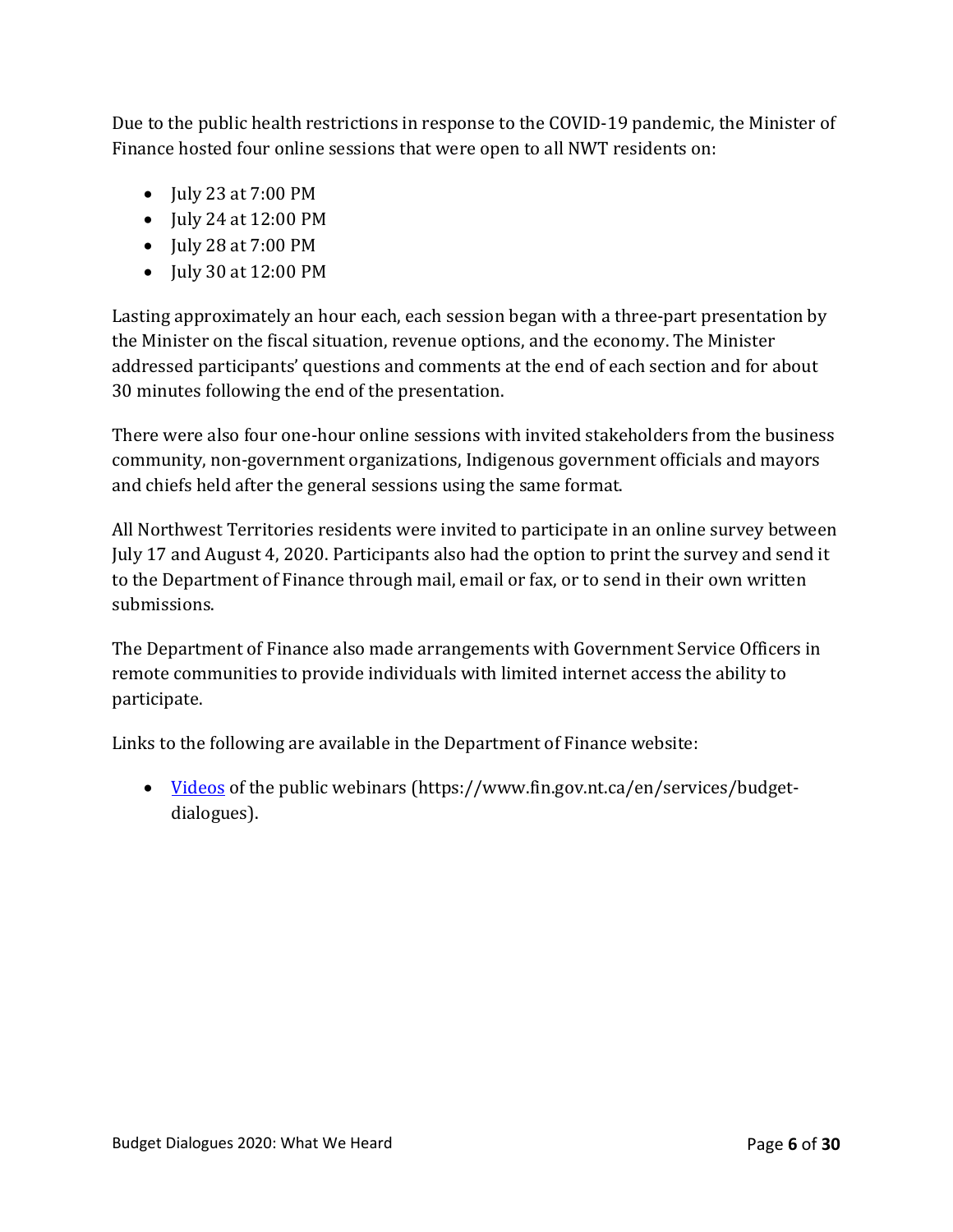# <span id="page-9-0"></span>Budget Dialogue 2020 Results

# <span id="page-9-1"></span>A. Webinars

A total of 249 individuals logged onto the four public webinars<sup>[1](#page-9-2)</sup>. Participants in the four webinar sessions sent 189 inquiries or comments on an assortment of topics. While there was much variety, the most common themes were:

- 1. Taxes;
- 2. Reduce, Refocus, Savings, Efficiency, Procurement, Duplication;
- 3. Capital Plan, Investment;
- 4. Economy, Labour;
- 5. Growing revenues other than taxes;
- 6. Staffing including Reductions;
- 7. Education, University;
- 8. COVID-19;
- 9. Population; and
- 10. Technology Ideas, Utilities.

A description of the major ideas for each of the above categories is provided below.

## Taxes (26 comments or inquiries)

Feedback from participants on taxes was mixed. Some participants were in favour of raising existing taxes or introducing new taxes to generate revenue. A popular theme was raising taxes on non-residents, and—to a lesser extent—the mines. Some also mentioned the possibility of a modest sales tax. Participants also asked whether or not it would be possible to introduce a new tax on online purchases.

Others were opposed to increasing the tax burden on Northwest Territories residents and businesses. Some expressed concern about the effect this would have on the competitiveness of businesses. Others were concerned that increasing taxes on alcohol or tobacco would lead to increased bootlegging.

Some participants proposed that it would be useful since a large majority of the budget comprises federal transfer payments, for the GNWT to pursue a high-growth agenda by reducing income taxes substantially, as that would have relatively limited effects on total revenues while acting as a spur to population and economic growth.

<span id="page-9-2"></span> $1$  Many users opted to participate in the online sessions anonymously. Therefore, it is possible that some logons represent a single user joining the session more than once.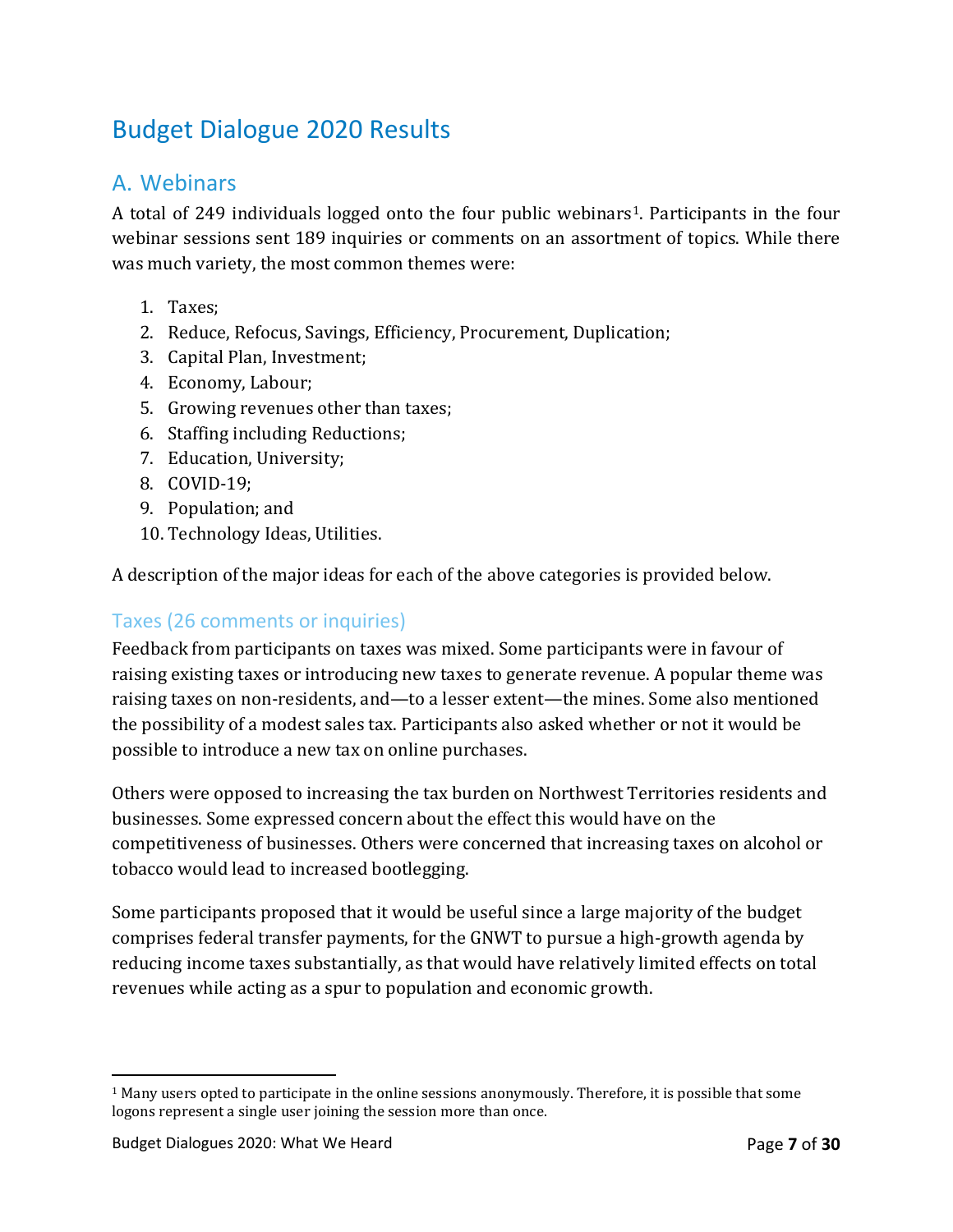# Reduce, Refocus, Savings, Efficiency, Procurement, Duplication (22 comments or inquiries)

Many participants were in favour of reducing the GNWT's expenditures and/or reallocating expenditures to priority areas. Health care expenditures were frequently mentioned as an area that regularly sees excessive spending.

A number of participants mentioned problems with government procurement and the inefficiencies associated with it, with particular mention of the Business Incentive Policy.

The efficiency and effectiveness of government spending was also questioned. Participants noted a need to streamline and get back to basics. Innovation and program evaluation were proposed to make spending more effective, as was reducing management.

## Capital plan, Investment (20 comments or inquiries)

Concerns were raised about the timelines of government capital budgeting, the specific projects that are undertaken, and the manner in which they are funded. The issue of inadequate disclosure of information was also raised.

Participants expressed concern that too much capital is allocated to certain communities. Others noted that federal priorities are having too much influence over the projects being pursued in the Northwest Territories as the price for receiving federal contributions.

## Economy, Labour (16 comments or inquiries)

The webinar presentation noted the impacts that the public administration and mining sectors had on the economy, which led to a number of questions about the large size of the government workforce. Participants also raised concerns that too much tourism funding is allocated to certain communities and that money is not being well spent.

Others suggested more focus should be put on attracting more people to both live and work in the Northwest Territories because it would improve the economy and the ability of businesses to hire local labour. The quality of the current immigration procedures was questioned.

## Revenues, User Fees (11 comments or inquiries)

Some respondents felt that there is scope for increasing revenues through means other than taxes. The most popular option is to secure more federal funding, although user fees were also mentioned by a minority of people. Some felt that it would be advantageous to increase the GNWT's revenues by way of an increased population, in order to drive the growth of population-based transfer payments from the federal government.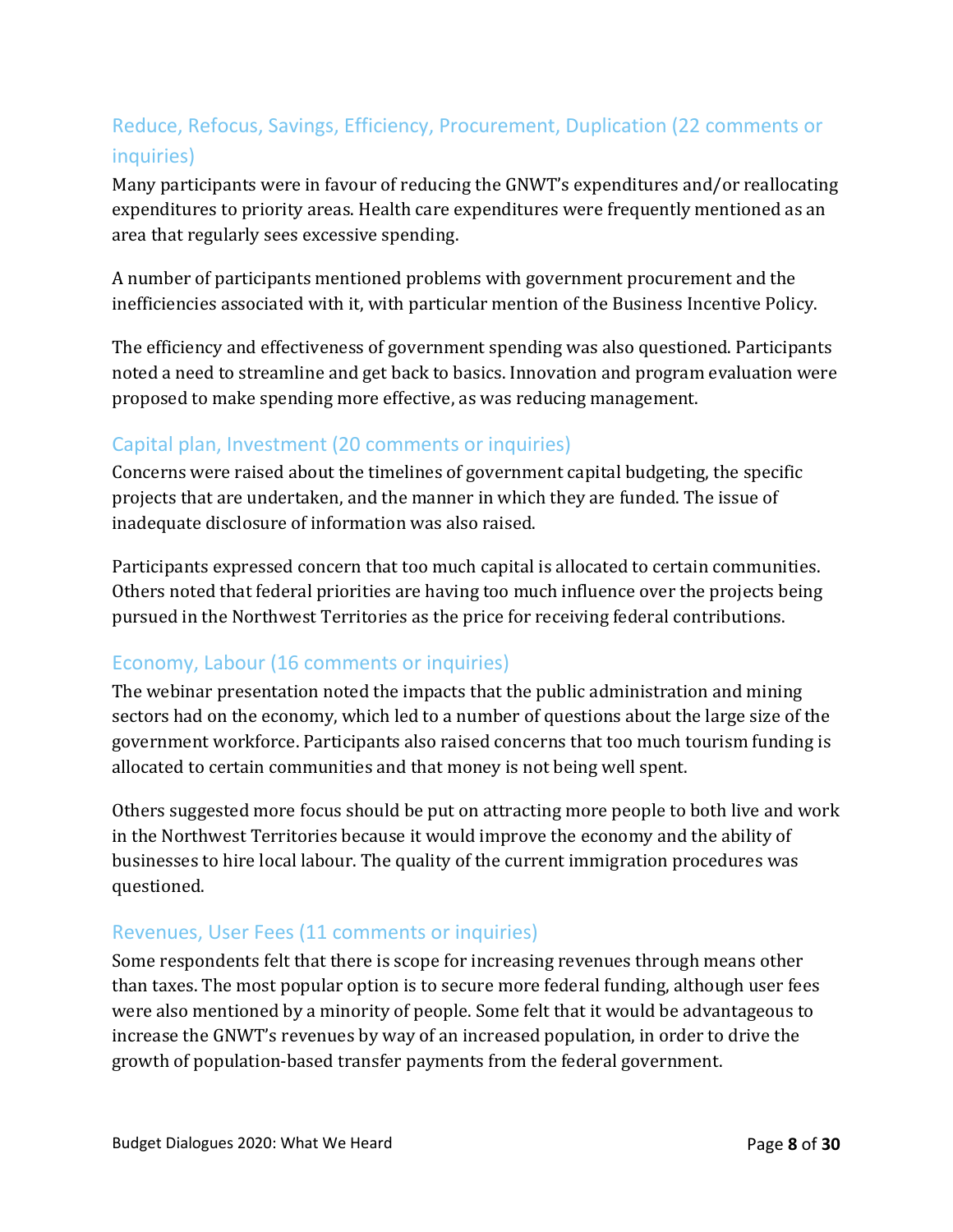# Staffing including Reductions (11 comments or inquiries)

Some participants proposed that government employees be allowed to have more flexibility in their work arrangements; others thought the opposite. Many proposed that there are too many government employees and that they make too much money, and that both their numbers and pay could be reduced. Some participants also expressed their belief that there are too many managers within the government.

# Education (7), University (4) (11 comments or inquiries)

There was an emphasis on the importance of the Kindergarten to Grade 12 (K-12) education system and the need that it should be well funded but there was also mention of concerns about the low effectiveness and quality of the current system. Some proposed that current K-12 funding arrangements be changed, or that the nature of education delivery be altered, such as through year-round schooling or remote learning.

The value of Aurora College was questioned during the online sessions. Some participants expressed support for a northern university or polytechnic, while wondering how it would be financed and if it could be an income generator, or possibly an engine for economic growth. Some felt that targeting a niche market within the university, such as mining, could be successful.

## COVID-19 (8 comments or inquiries)

Participants wanted to know whether the GNWT was receiving sufficient funding from the federal government to address the COVID-19 pandemic and the impact of the resulting public health restrictions.

Participants expressed concerns about the GNWT's ability to financially support residents in the event of an outbreak in the territory. Some wondered about the potential effects of the pandemic on the economy; the availability of child care; whether GNWT employees' salaries would be cut; and the high costs of the current hotel-based isolation centres, particularly for those who must cross the border frequently for essential reasons, such as medical treatment.

# Population (8 comments or inquiries)

Generally, it was thought that population growth initiatives and targeting immigration through the nominee program would be beneficial to the Northwest Territories. However, some felt that placing too much emphasis on population growth and immigration would lead to insufficient attention being paid to the needs of existing residents.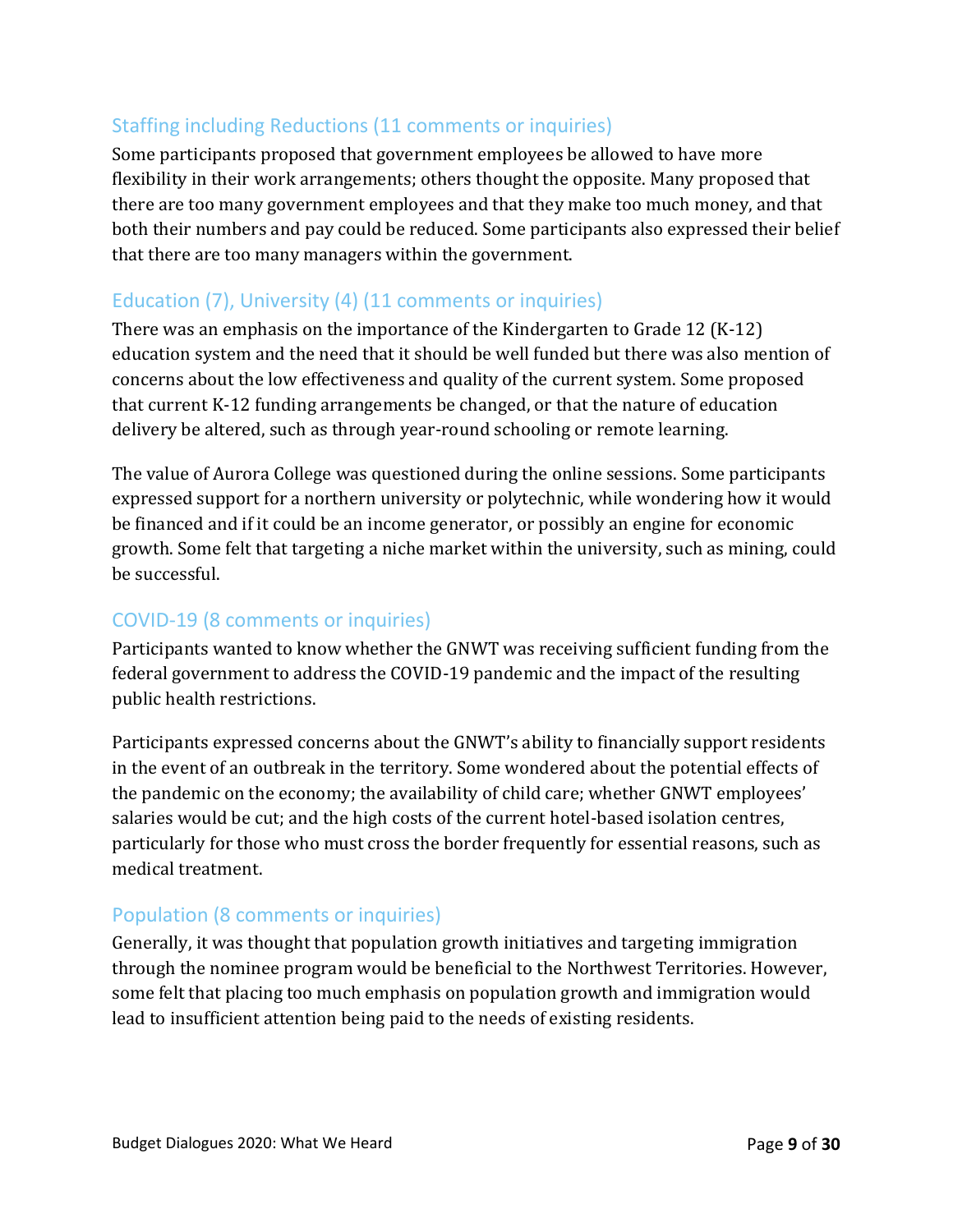# Technology Ideas (5), Utilities (3) (8 comments or inquiries)

Concerns were expressed about the availability and cost of telecommunications in the Northwest Territories. Some proposed that internet be made a public utility or that Northwestel's monopoly position be terminated. Concerns were also expressed about the high cost of other utilities services in the Northwest Territories.

# <span id="page-12-0"></span>B. Survey Results

The Department of Finance received 426 responses to the online survey. The responses to each question are summarized below.

## GNWT Fiscal Performance

*Question 1: How do you feel about the following statements?*

|                                                       |       | %               |              |
|-------------------------------------------------------|-------|-----------------|--------------|
|                                                       | AGREE | <b>DISAGREE</b> | <b>DON'T</b> |
|                                                       |       |                 | <b>KNOW</b>  |
| The GNWT manages its budget effectively               | 15.5  | 59.2            | 25.3         |
| The GNWT budget focuses on the right things           | 13.0  | 60.6            | 26.4         |
| The GNWT provides enough information about the budget | 30.9  | 53.1            | 16.0         |
| The GNWT budget is easy for me to understand          | 39.3  | 40.5            | 20.1         |

Most respondents disagreed with the statements in Question 1, particularly that the GNWT managed its budget effectively (59% disagree) and the GNWT focussed its budget on the right things (61% disagree). More respondents indicated that they didn't know about those statements (25% and 26%) than those that agreed (15.5% and 13%).

Regarding the budget's information and ease of understanding, 53% of respondents disagreed that there was enough information and 41% disagreed that it was easy to understand; however 31% agreed that there was enough information and 39% agreed that it is easy to understand.

## Spending Priorities

| Question 2: How do you think the GNWT should allocate its budget? |  |  |  |  |  |  |  |
|-------------------------------------------------------------------|--|--|--|--|--|--|--|
|-------------------------------------------------------------------|--|--|--|--|--|--|--|

| Spend more on programs and services at the expense of infrastructure               | 36.1 |
|------------------------------------------------------------------------------------|------|
| Spend more on infrastructure at the expense of programs and services               | 25.8 |
| Keep the current spending balance between programs and services and infrastructure | 33.1 |
| Don't Know                                                                         | 5.1  |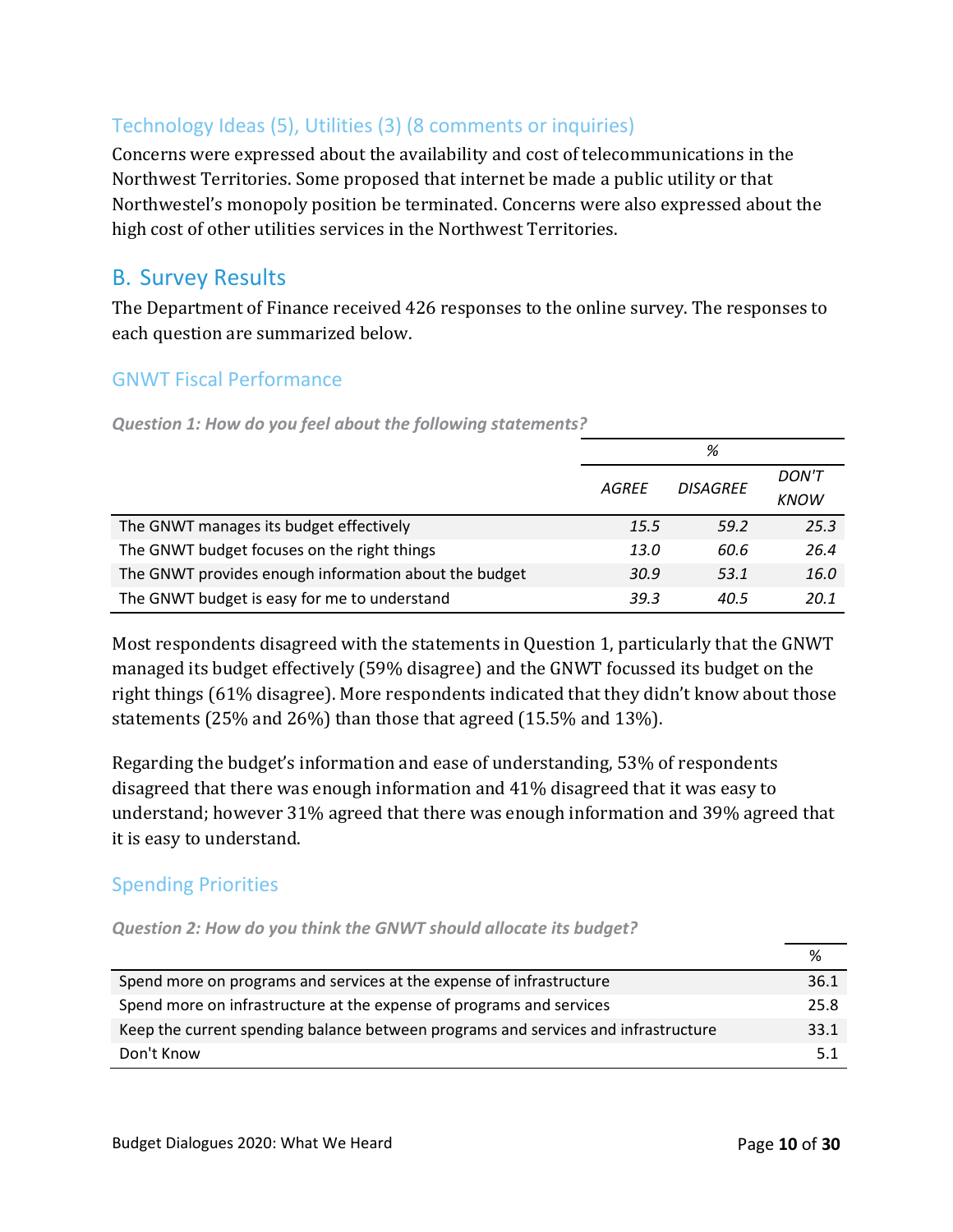Roughly an equal number of respondents agreed with the different options for allocating the budget with 36% in favour of spending more on programs and services at the expense of infrastructure, 33% considering that the current allocation is appropriate and 26% indicating that the GNWT should allocate more on infrastructure and less on program spending.

|                                                  |      | %    |      |              |                | Rank*          |                |
|--------------------------------------------------|------|------|------|--------------|----------------|----------------|----------------|
|                                                  | More | Same | Less | St.<br>Dev.t | More           | Same           | Less           |
| Administration & Internal Services (\$3,415)     | 4.7  | 30.2 | 65.1 | 30.3         | 3              | $\overline{2}$ | $\mathbf{1}$   |
| Adult Education (\$1,582)                        | 22.5 | 47.2 | 30.4 | 12.6         | 3              | $\mathbf{1}$   | 2              |
| Community Supports & Services (\$3,072)          | 36.9 | 41.8 | 21.4 | 10.6         | $\overline{2}$ | $\mathbf{1}$   | 3              |
| Early Childhood & Schools (\$4,701)              | 44.7 | 40.8 | 14.5 | 16.4         | $\mathbf{1}$   | 2              | 3              |
| Economic Development & Industry (\$1,331)        | 37.1 | 43.7 | 19.3 | 12.6         | 2              | $\mathbf{1}$   | 3              |
| Environment & Energy (\$2,465)                   | 30.1 | 48.4 | 21.5 | 13.7         | $\overline{2}$ | $\mathbf{1}$   | 3              |
| Health Services & Health Programs<br>( \$10,786) | 36.9 | 49.0 | 14.1 | 17.7         | $\overline{2}$ | $\mathbf{1}$   | 3              |
| Heritage Fund Allocation (\$170)                 | 6.9  | 49.1 | 43.9 | 23.0         | 3              | $\mathbf{1}$   | $\overline{2}$ |
| Income Security & Cost of Living (\$3,742)       | 34.4 | 42.1 | 23.5 | 9.3          | $\overline{2}$ | $\mathbf{1}$   | 3              |
| Infrastructure Services (\$5,876)                | 27.8 | 41.5 | 30.7 | 7.2          | 3              | $\mathbf{1}$   | $\overline{2}$ |
| Land Management (\$521)                          | 12.7 | 49.1 | 38.2 | 18.7         | 3              | $\mathbf{1}$   | 2              |
| Language & Culture (\$415)                       | 21.8 | 38.4 | 39.9 | 10.0         | 3              | 2              | 1              |
| Law Enforcement (\$2,373)                        | 18.7 | 42.1 | 39.2 | 12.7         | 3              | $\mathbf{1}$   | $\overline{2}$ |
| Social Service Programs (\$761)                  | 45.3 | 36.6 | 18.1 | 13.9         | $\mathbf{1}$   | $\overline{2}$ | 3              |
| Sum Total of Areas (\$42,294)                    | 27.2 | 42.8 | 30.0 | 8.4          | 3              | $\mathbf{1}$   | $\overline{2}$ |

*Question 3: How would you change GNWT spending in the following areas?*

\*Rank: 1=highest

†Standard Deviation: a measure of how wide or narrow the responses are to each other. A large deviation means that responses were tilted in favour of one response. A small deviation means that opinion was split among options.

In aggregate, all 14 areas had 43% of respondents indicating they would "spend the same amount" with the top ten areas averaging 45%. The amount of people who responded that the GNWT should spend differently was significant, but balanced in opposing directions, with 27% of respondents supporting more spending and 30% supporting less spending. This suggests a wide diversity of opinion on GNWT budgeting.

While the aggregate results were somewhat balanced regarding differing opinions, the responses by area revealed trends among respondents.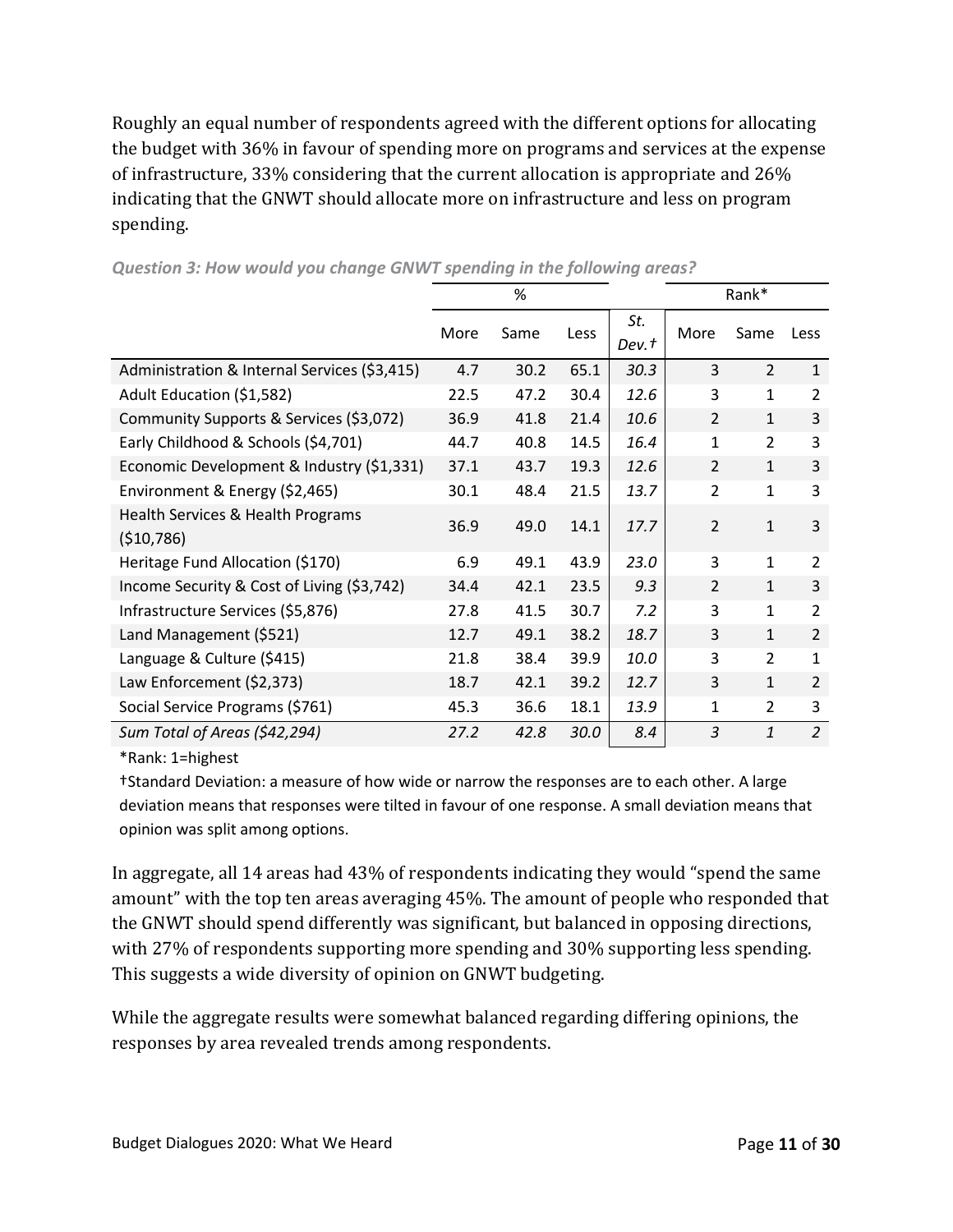#### Where to spend less

Spending less was ranked first in the following two areas:

- **Administration & Internal Services** at 65%, with 30% of the remainder indicating spend the same and almost 5% of respondents indicating to spend more; and
- **Language & Culture**, which was almost evenly divided, at 40% responses to spend less, 38% to spend the same, and 22% to spend more.

These two areas are 9% of the GNWT budget.

Spending less was ranked second in the following areas: **Adult Education**, **Heritage Fund Allocation**, **Infrastructure Services**, **Land Management**, and **Law Enforcement**. These five areas represent a quarter of the budget.

#### Where to spend more

"Spend more" was ranked first in two areas:

- **Social Service Programs** at 45% of the respondents wanting to spend more on these programs and only 18% wanting to spend less.
- **Early Childhood & Schools** at almost 45% of respondents wanting to spend more and 41% wanting to spend the same amount and only 15% preferring to spend less.

These two areas represent 13% of the total GNWT budget.

Spending more was ranked second in the areas: **Community Supports & Services**, **Economic Development & Industry**, **Environment & Energy**, **Health Services & Health Programs**, and **Income Security & Cost of Living**. These five categories comprise just over half (51%) of the GNWT budget.

#### Where to spend the same amount

Spending the same amount was ranked first in 10 of 14 areas. While this indicated a large amount of respondents would spend the same amount, these were not majorities, ranging from 42% to 49%.

Approximately 49% of respondents identified that they would spend the same amount for **Health Services & Health Programs**, **Land Management**, and **Heritage Fund Allocation**. However, 37% of respondents felt that more should be spent on **Health Services and Programs.** 38% of respondents called for less spending in Land Management and 44% called for less spending in the Heritage Fund Allocation.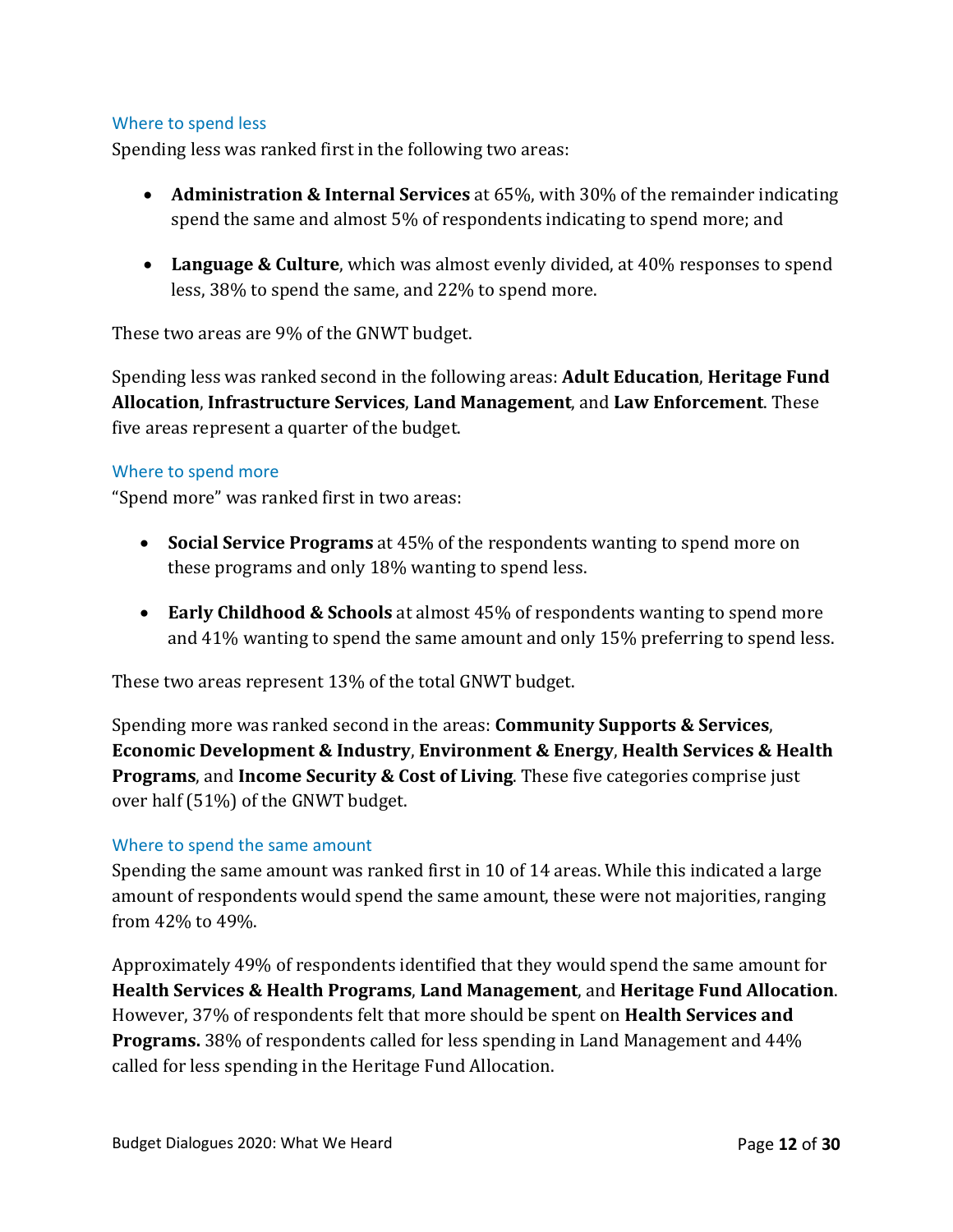Spending the same amount ranged from 42% to 48% in **Environment & Energy**, **Law Enforcement**, **Economic Development & Industry**, and **Adult Education.** However there were still a significant amount of respondents who wanted to spend differently, with respondents leaning towards spending more on **Environment & Energy** and **Economic Development & Industry** and spending less for **Law Enforcement** and **Adult Education**.

The widest diversity of views was in **Infrastructure Services, Income Security & Cost of Living,** and **Community Supports & Services** with about 42% responding to spend the same amount. However, 37% of respondents expressed a preference for higher spending on Community Supports & Services and 34% for more spending on Income Security & Cost of Living. For Infrastructure Services, 31% indicated a preference for spending less.

Added together, these ten areas are three-quarters (76%) of the GNWT budget.

## *Question 4: Please rank your three most important program and service areas, in order of importance.*

The following table displays the per cent share of government programs and services that were chosen as the top three for importance with the corresponding rank. The cumulative responses total the sum of an area's first, second and third ranks or the number of responses across all ranks for each area.

Respondents ranked **Health Services & Health Programs** as the most important area among GNWT programs and services (46% first place rank, 21% cumulative among top three). Health Services & Health Programs is already the largest budget item.

The second-highest top ranked area was **Economic Development & Industry**, though cumulatively **Early Childhood & Schools** was second.

The third highest area among first place responses was **Social Service Programs**, while cumulatively **Infrastructure Services** ranked third.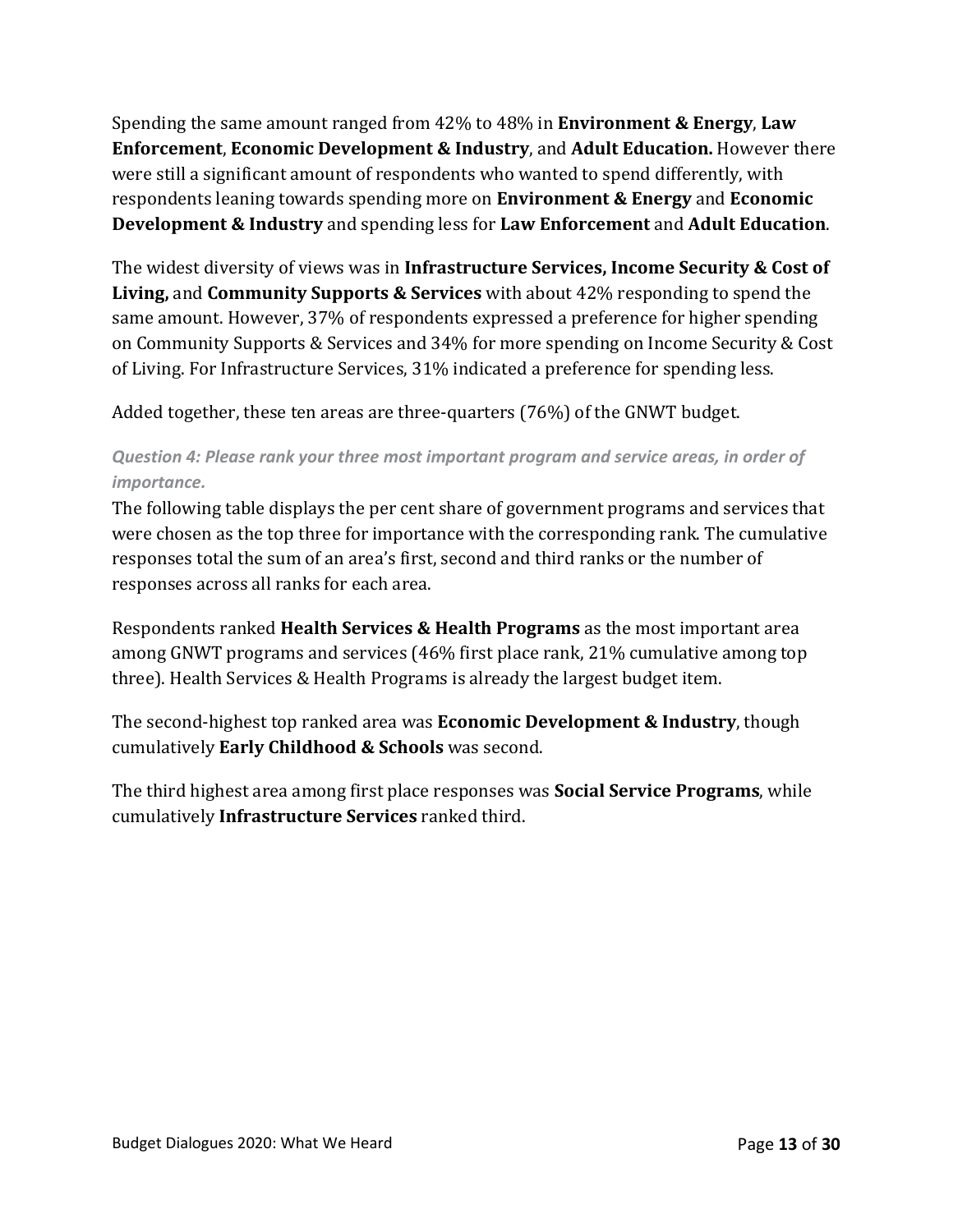|                                                  |          | %        |          |                | Rank*          |                |           | Cumulative | Share |
|--------------------------------------------------|----------|----------|----------|----------------|----------------|----------------|-----------|------------|-------|
|                                                  | $1^{st}$ | $2^{nd}$ | $3^{rd}$ | $1^{st}$       | $2^{nd}$       | $3^{rd}$       | responses |            | (%)   |
| Administration &                                 |          |          |          |                |                |                |           |            |       |
| <b>Internal Services</b>                         | 23.1     | 30.8     | 46.2     | 10             | 9              | 5              | 13        |            | 1.1   |
| (53, 415)                                        |          |          |          |                |                |                |           |            |       |
| <b>Adult Education</b>                           | 25.8     | 32.3     | 41.9     | 8              | $\overline{7}$ | 8              | 31        |            | 2.5   |
| (51,582)                                         |          |          |          |                |                |                |           |            |       |
| <b>Community Supports &amp;</b>                  | 28.9     | 25.3     | 45.8     | 6              | 12             | $\overline{7}$ | 83        |            | 6.8   |
| Services (\$3,072)                               |          |          |          |                |                |                |           |            |       |
| Early Childhood &                                | 32.5     | 37.7     | 29.8     | $\overline{4}$ | $\mathfrak{Z}$ | 12             | 191       |            | 15.5  |
| Schools (\$4,701)<br><b>Economic Development</b> |          |          |          |                |                |                |           |            |       |
| & Industry (\$1,331)                             | 43.8     | 31.3     | 25.0     | $\overline{2}$ | 8              | 13             | 112       |            | 9.1   |
| <b>Environment &amp; Energy</b>                  |          |          |          |                |                |                |           |            |       |
| (52, 465)                                        | 23.6     | 30.6     | 45.8     | 9              | 10             | 6              | 72        |            | 5.9   |
| <b>Health Services &amp;</b>                     |          |          |          |                |                |                |           |            |       |
| <b>Health Programs</b>                           | 46.0     | 33.8     | 20.2     | $\mathbf{1}$   | 5              | 14             | 263       |            | 21.4  |
| (\$10,786)                                       |          |          |          |                |                |                |           |            |       |
| <b>Heritage Fund</b>                             | 16.7     | 16.7     | 66.7     | 11             | 13             | $\overline{2}$ | 6         |            | 0.5   |
| Allocation (\$170)                               |          |          |          |                |                |                |           |            |       |
| Income Security & Cost                           | 27.6     | 39.7     | 32.8     | $\overline{7}$ | $\overline{2}$ | 9              | 116       |            | 9.4   |
| of Living (\$3,742)                              |          |          |          |                |                |                |           |            |       |
| <b>Infrastructure Services</b>                   | 31.9     | 35.4     | 32.6     | 5              | $\overline{4}$ | 10             | 144       |            | 11.7  |
| ( \$5,876)                                       |          |          |          |                |                |                |           |            |       |
| Land Management                                  | 13.3     | 6.7      | 80.0     | 13             | 14             | $\it 1$        | 15        |            | 1.2   |
| (5521)                                           |          |          |          |                |                |                |           |            |       |
| Language & Culture<br>(5415)                     | 9.1      | 40.9     | 50.0     | 14             | $\mathbf{1}$   | $\overline{4}$ | 22        |            | 1.8   |
| Law Enforcement                                  |          |          |          |                |                |                |           |            |       |
| (52, 373)                                        | 15.8     | 28.1     | 56.1     | 12             | 11             | $\mathfrak{Z}$ | 57        |            | 4.6   |
| <b>Social Service Programs</b>                   |          |          |          |                |                |                |           |            |       |
| (5761)                                           | 36.5     | 32.7     | 30.8     | $\overline{3}$ | 6              | 11             | 104       |            | 8.5   |

*Question 4: Please rank your three most important program and service areas, in order of importance.*

*\*Rank: 1=highest*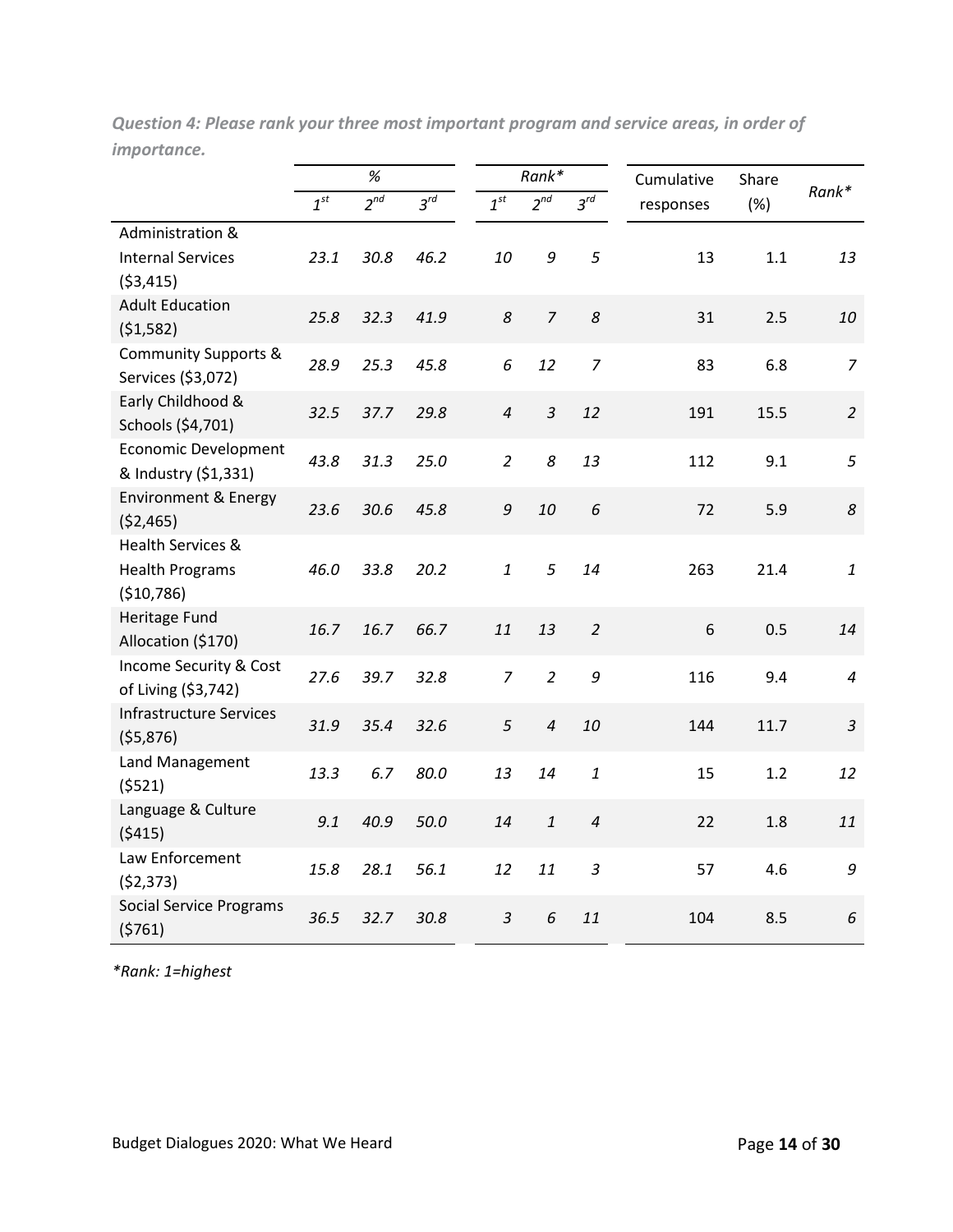|                                                       |          | $\%$     |          |                | $Rank*$        |                | Cumulative | Share |                |
|-------------------------------------------------------|----------|----------|----------|----------------|----------------|----------------|------------|-------|----------------|
|                                                       | $1^{st}$ | $2^{nd}$ | $3^{rd}$ | $1^s$          | $2^{nd}$       | $3^{rd}$       | responses  | (%)   | Rank*          |
| Health Services &                                     |          |          |          |                |                |                |            |       |                |
| <b>Health Programs</b><br>(\$10,786)                  | 25.1     | 51.3     | 23.6     | 6              | $\overline{2}$ | 13             | 191        | 16.3  | $\mathbf{1}$   |
| <b>Infrastructure Services</b>                        |          |          |          |                |                |                |            |       |                |
| (55, 876)                                             | 57.5     | 15.0     | 27.4     | $\overline{2}$ | 13             | 11             | 113        | 9.6   | $\mathfrak{Z}$ |
| Early Childhood &<br>Schools (\$4,701)                | 19.4     | 40.3     | 40.3     | $\overline{7}$ | 6              | $\overline{7}$ | 67         | 5.7   | $\overline{z}$ |
| Income Security & Cost<br>of Living (\$3,742)         | 45.5     | 27.3     | 27.3     | $\overline{a}$ | 10             | 12             | 55         | 4.7   | 10             |
| Administration &<br><b>Internal Services</b>          | 73.7     | 12.8     | 13.4     | $\mathbf{1}$   | 14             | 14             | 179        | 15.2  | $\overline{2}$ |
| ( \$3,415)                                            |          |          |          |                |                |                |            |       |                |
| <b>Community Supports &amp;</b><br>Services (\$3,072) | 19.1     | 40.4     | 40.4     | 8              | 5              | 5              | 47         | 4.0   | 13             |
| <b>Environment &amp; Energy</b><br>( \$2,465)         | 18.8     | 37.5     | 43.8     | 9              | $\overline{7}$ | $\overline{3}$ | 48         | 4.1   | 12             |
| Law Enforcement<br>(52, 373)                          | 53.1     | 17.3     | 29.6     | $\overline{3}$ | 12             | 10             | 81         | 6.9   | 5              |
| <b>Adult Education</b><br>(51,582)                    | 17.3     | 42.3     | 40.4     | 10             | $\overline{4}$ | 6              | 52         | 4.4   | 11             |
| <b>Economic Development</b><br>& Industry (\$1,331)   | 7.5      | 56.3     | 36.3     | 14             | $\mathbf{1}$   | 8              | 80         | 6.8   | 6              |
| <b>Social Service Programs</b><br>(5761)              | 9.7      | 32.3     | 58.1     | 13             | 9              | $\mathbf{1}$   | 62         | 5.3   | 8              |
| Land Management<br>(5521)                             | 13.6     | 37.3     | 49.2     | 12             | 8              | $\overline{2}$ | 59         | 5.0   | $\mathfrak g$  |
| Language & Culture<br>(5415)                          | 15.4     | 43.3     | 41.3     | 11             | $\mathfrak{Z}$ | $\overline{4}$ | 104        | 8.9   | $\overline{4}$ |
| Heritage Fund<br>Allocation (\$170)                   | 43.2     | 24.3     | 32.4     | 5              | 11             | 9              | 37         | 3.1   | 14             |

*Question 5: Please rank the top three program areas where you think the GNWT can find savings to support increases in other areas.*

*\*Rank: 1=highest*

The **Administration & Internal Services** program area received the highest number of responses for finding savings (74%) among top areas, and ranks second highest among all responses cumulatively (15%).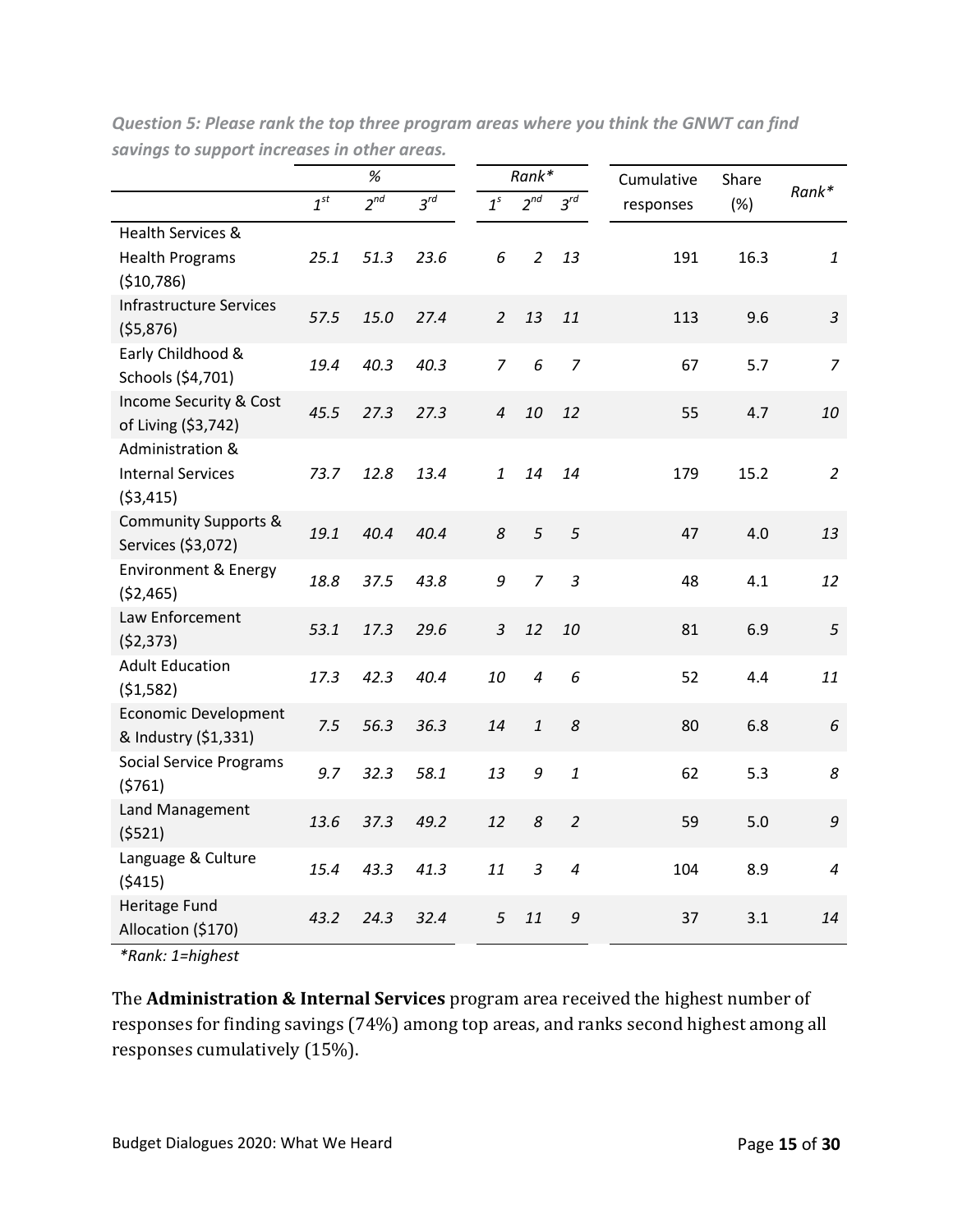The **Infrastructure Services** program area ranked second highest (58%) as the first response and cumulatively ranked third highest (10%).

The **Law enforcement** program area ranked third highest (53%) as the first response, but drops out of the top three to fifth on a cumulative basis (7%).

**Health Services & Health Programs** was considered by many respondents as a target area for savings and efficiency because it has the highest cumulative rank for top three responses (16%).

## *Open-ended Question 5a: Explain how the GNWT could find savings in each of these areas you ranked above.*

Question 5 was an attempt to learn what participants felt the GNWT could do better or actually not do at all in order to have more resources to fund priorities, whether in programs and services or the capital budget. Four main themes emerged from the responses to this question:

- Efficiency/Effectiveness;
- Reallocation;
- Prevention spending to reduce the need to spend in certain programs; and
- Reduction.

## Efficiency/Effectiveness

A large number of responses focussed on perceived inefficiencies within the GNWT or expressed concern about the effectiveness of some program areas.

Respondents suggested evaluating the effectiveness of programs, finding ways to reduce spending on areas that are not effective, and/or improve effectiveness in the areas in which the government is spending. Many responses suggested eliminating obsolete programs and positions, and to ensure value for infrastructure projects.

In a similar vein, some called for a switch from the current process of approving marginal changes from the previous year to zero-based budgeting, where all expenses must be annually justified, line-by-line. While some suggested hiring external consultants to review GNWT processes or conduct audits to ensure value for money, others felt that the use of consultants lead to unnecessary costs.

Many respondents self-identified as past or current GNWT employees, either by stating this directly or by referencing their experiences as an employee.

In particular, employees expressed concerns with current practices and referenced the need for strong human resources practices to improve effectiveness and reduce costs,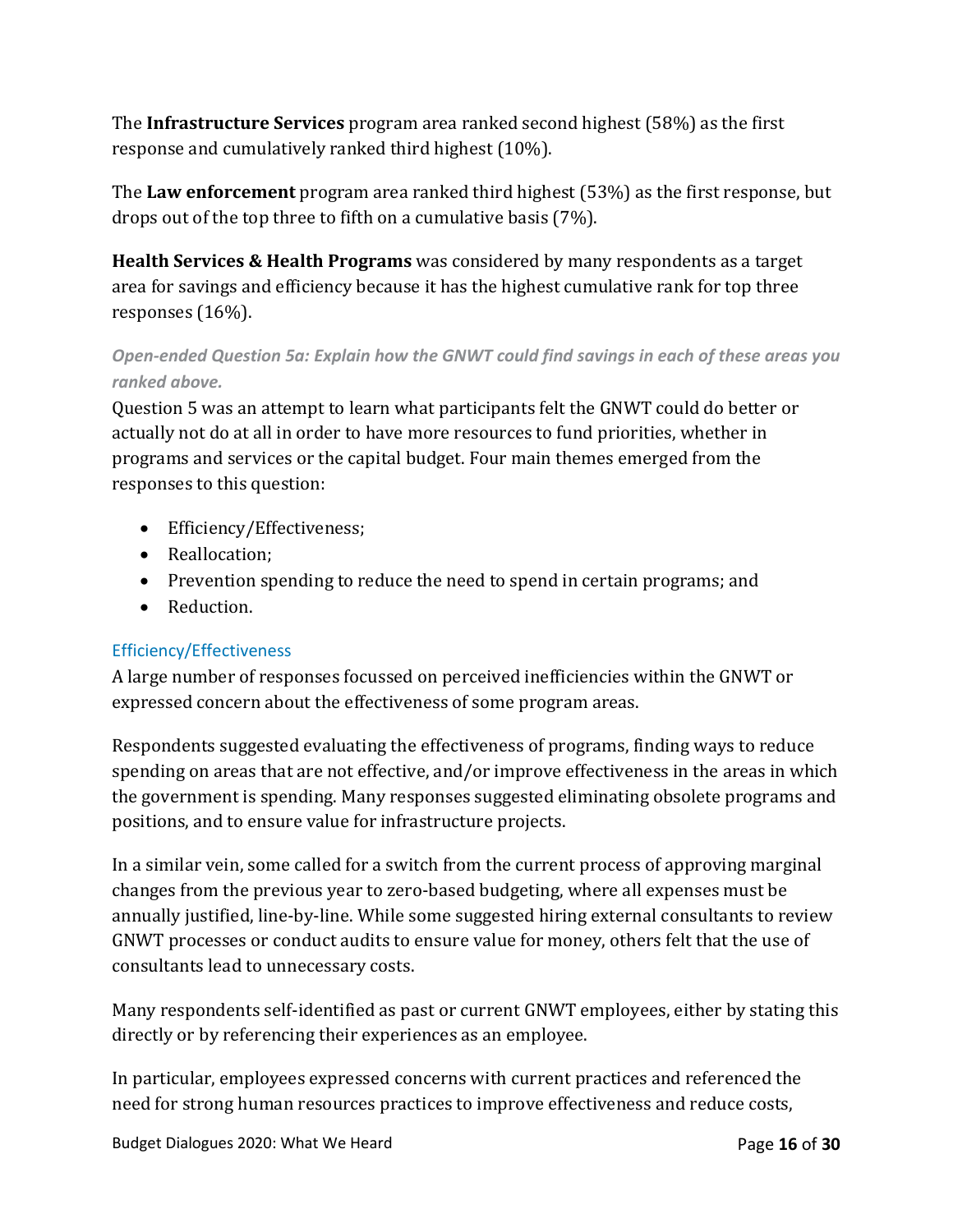including quality hiring, reviews of new positions, and open and competitive selections. Responses also suggest that respondents feel that the GNWT has too many middle and senior management that are not providing value, and that the overall number and salaries of these positions could be reduced to find savings.

Many responses expressed concern that too many GNWT employees are not working enough, are under used, or are burdened with too many processes that hinder their ability to be productive. The term "repeat work" was used, referring to the same work passing through many hands with no value added. On a related note, there were comments about too many studies and strategies and too little meaningful action.

Comments also made it clear that many respondents do not consider GNWT procurement policies to be effective. Some felt there could be savings by eliminating the Business Incentive Program (BIP) because it inflates prices for the GNWT by reducing competition among bidders, including southern bidders who give the GNWT better value.

Others wanted procurement to be prioritized from local sources and southern contracts be reduced. A number of participants commented that the procurement process does not have sufficient oversight management, suggesting that contractors do not follow the terms of the contracts.

Inefficiencies caused by duplication were raised in various comments and cost savings through eliminating duplicate services was a common theme. There were calls for combining related programs for efficiency savings and to increase accessibility for the people or businesses that need the services (effectiveness). Others noted that duplication between government and the volunteer sector and non-profit organizations caused inefficiencies and froze out the often more effective non-profit organizations.

Specific areas that were signalled out as places to gain efficiencies included:

- Health and Social Services: more Northern services to reduce medical travel costs, delivering health care with phone or internet interfaces where applicable, coordinated medical travel with multiple patients, and program evaluations to justify outcomes with costs. Almost all comments specifically related to medical travel focussed on cost.
- Education: more online service delivery with less travel, creating community learning centres for all ages, providing internet services for accessibility, using a decentralized approach.
- Adult education: cost concerns especially with a low participation rate of eligible persons, poor quality and outcomes, and a disconnection with current labour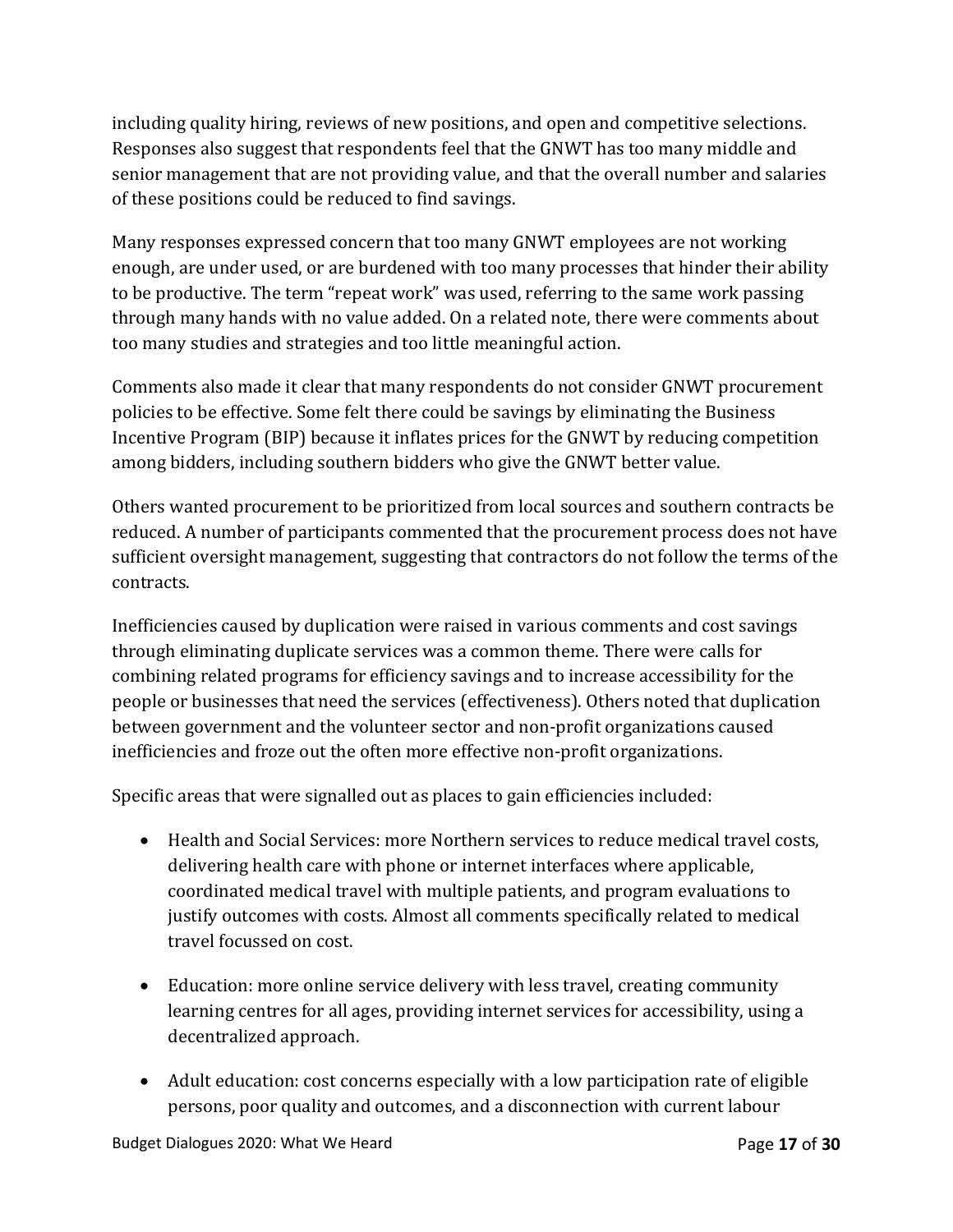market demands. Others called for free child care in place of tuition for adult students who are parents. Within adult and trades education, Aurora College and the idea of a polytechnic university did not receive much in the way of positive support, citing everything from the waste of paying travel for students to attend the Fort Smith apprenticeship programs when most of the apprentices are in Yellowknife, to concerns about being able to afford a good university in the Northwest Territories when many students wanted to leave the territory to receive a broader perspective.

- Social services: combining social services and community services so that different organizations were not offering the same services and which would make income subsidies more effective more needs based, calls for wage subsidies instead of direct income support.
- Environment and land management: there were references to overlapping and mismanaged programs.
- Infrastructure: many were opposed to large infrastructure projects, especially as they added to the cost of operating. Others referred to empty buildings and proposed more efficient use, and better care taken, of the infrastructure that the GNWT currently has.
- Merging areas for cost efficiencies such as administration: a few comments suggested merging administrative support functions and one comment proposed eliminating the Department of Lands and merging its programs and services into the departments of Municipal and Community Affairs and Environment and Natural Resources.

A number of comments focussed on what technology could do to increase efficiency and effectiveness. Savings where considered achievable by replacing duty travel with conference calling, more automation in service delivery where applicable, more kiosks to support social distancing and self-service, and smartphone apps for program delivery. References were made to new and improved technology to allow more remote working and reduce office expenses and overhead.

#### **Reallocation**

Some respondents focused on reallocating spending from programs considered less important to other programs where they felt more resources were needed. For example, a number of participants were in favour of allocating less to the Heritage Fund to increase spending in other areas or to delay deposits into the fund until fiscal and economic conditions improve.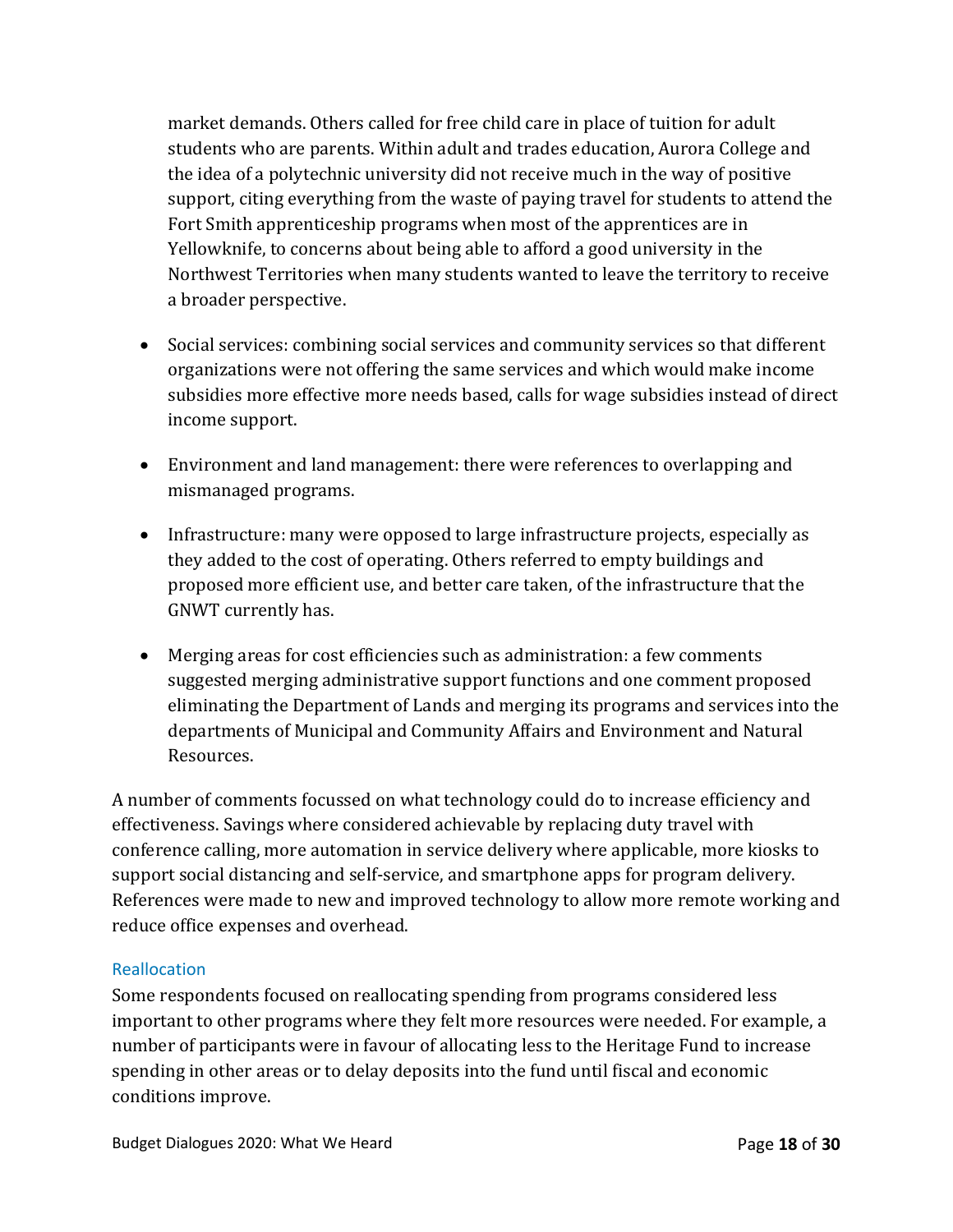Quite a few comments proposed shifting funds for law enforcement to social services funding while others suggested shifting the law enforcement responsibility to communities, with "more local involvement" to build trust and communication among residents.

#### **Prevention**

Some respondents were comfortable with spending more now to lower service delivery costs in the future. A number of comments promoted more spending on prevention for health, wellness, youth and social areas to reduce costs over time.

Preventative health spending was the most common example cited with additional spending on programs to deal with addiction and mental health proposed to reduce costs in other programs in the future. However, one comment specifically called for spending to close the gap in early childhood learning service delivery in communities to reduce mental health and other serious health issues. Other examples included more focus on housing and infrastructure repairs and maintenance rather than new buildings and other infrastructure.

#### **Reduction**

In addition to reducing the size of the GNWT and finding efficiencies, other reductions were suggested, including: eliminating pensions; reducing the wages of public service and Members of the Legislative Assembly; imposing mandatory cuts on departmental budgets; eliminating non-essential services; reducing overhead expenditures; and cutting language and culture, health, law enforcement and infrastructure spending. Eliminating Mandatory Leave with Pay was a specific suggestion with some noting that this expense made no sense given that no services were provided for it.

Some comments advocated for across the board percentage-based cuts that could be implemented directly by departments, who were in the best position to evaluate program effectiveness.

#### Revenues

**#** *%* Increase taxes 47 *11.2* Introduce new taxes 50 12.0 Reduce programs and services 136 32.5 Reduce infrastructure investments 124 *29.7* N/A 61 *14.6*

*Question 6: What is the best course of action to address the mismatch between money coming in and what the GNWT is spending?*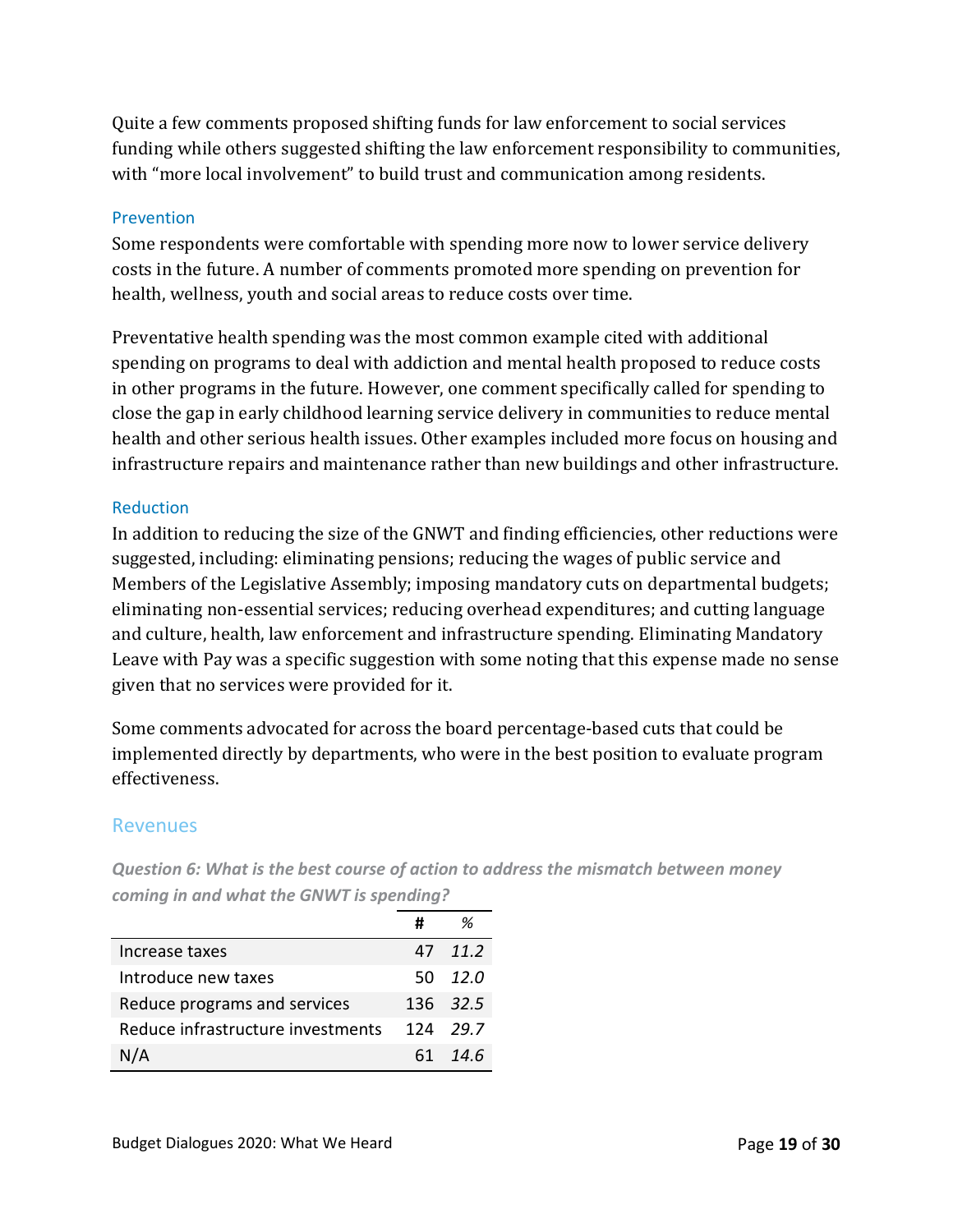A higher tax burden by either increasing or introducing new taxes was preferred by 23% of respondents while 63% preferred spending reductions to address the mismatch between revenues and expenditure needs. Respondents preferring less spending were roughly split between reducing either operating or capital expenditures.

Nevertheless, responses to other questions included comments proposing to generate more revenue from non-resident individuals and corporations such as with tourism taxes and increased payroll taxes. Other support for increasing taxes such as increasing personal income taxes, introducing a small sales tax, making all communities tax-based, and raising taxes rates on "vices" such as cigarettes and alcohol were considered an acceptable tradeoff for better and effective programs.

Others considered increasing the tax burden would create a risk to the economy and it was even proposed to eliminate income tax altogether for a northern advantage. It was suggested that the GNWT lower the overall tax burden in hard times such as the COVID-19 pandemic and take on a modest amount of debt, then reverting taxes to a normal level and pay back the accumulated debt in good times.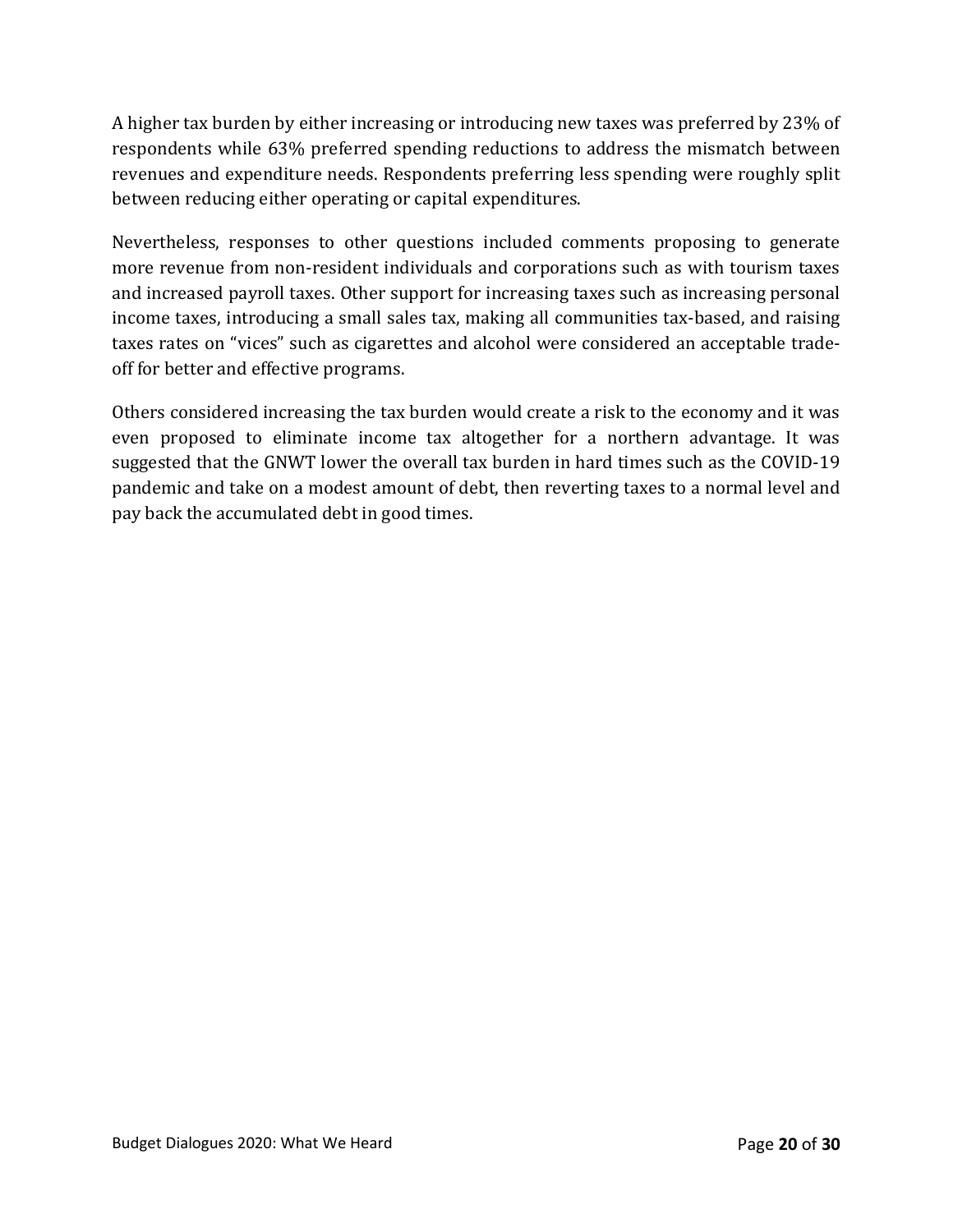# Supporting the Economy

|                                                                                                       |      |         | %    |           |         | Rank (Top & Bottom 5) |                |                | Cumulative     |                |                         |
|-------------------------------------------------------------------------------------------------------|------|---------|------|-----------|---------|-----------------------|----------------|----------------|----------------|----------------|-------------------------|
|                                                                                                       | 1st  | 2nd     | 3rd  | 4th       | 5th     | 1st                   | 2nd            | 3rd            | 4th            | 5th            | Rank*                   |
| Agriculture                                                                                           | 3.9  | 7.9     | 5.7  | 5.1       | 3.4     |                       | $\overline{3}$ |                |                | 16             |                         |
| Alternative and<br>renewable energy                                                                   | 18.6 | 15.0    | 10.4 | 8.7       | 6.3     | $\overline{2}$        | 1              | $\mathbf{1}$   | $\mathbf{1}$   |                | 1                       |
| <b>Building roads to</b><br>communities                                                               | 4.4  | 4.7     | 3.5  | 3.9       | 4.2     |                       |                | 16             |                |                |                         |
| Cold climate and climate<br>change research                                                           | 2.2  | 7.4     | 6.0  | 6.7       | 4.5     |                       | 5              |                |                |                |                         |
| <b>Commercial fishing</b>                                                                             | 1.2  | 2.9     | 3.7  | 3.1       | 3.9     | 17                    | 15             | 14             | 17             | 14             | 15                      |
| Community Infrastructure                                                                              | 4.9  | 6.4     | 6.2  | 3.9       | 7.6     |                       |                |                |                | 3              |                         |
| Community market-<br>driven activities                                                                | 1.5  | 5.7     | 7.7  | 7.2       | 7.9     | 14                    |                | $\overline{3}$ | 5              | $\overline{2}$ |                         |
| Cultural sector: cultural<br>arts, crafts and festivals;<br>performing arts, film and<br>broadcasting | 2.2  | 3.9     | 4.5  | 5.7       | 5.0     |                       |                |                |                |                |                         |
| Entrepreneurship                                                                                      | 6.4  | 4.2     | 7.9  | 6.9       | 7.6     | 5                     |                | $\overline{2}$ |                | 3              | 5                       |
| Food<br>processing/manufacturing                                                                      | 2.0  | 5.4     | 5.2  | 7.7       | 4.2     |                       |                |                | $\overline{4}$ |                |                         |
| Health, wellness, and care<br>programs                                                                | 15.4 | 5.4     | 6.5  | 8.0       | 6.1     | $\mathfrak{Z}$        |                |                | $\mathfrak{Z}$ |                | $\overline{\mathbf{3}}$ |
| Manufacturing                                                                                         | 0.7  | 3.4     | 3.5  | 3.3       | 3.7     | 18                    | 14             | 16             | 16             | 15             | 16                      |
| Mining, oil and gas<br>resources                                                                      | 21.0 | 9.3     | 7.2  | 8.2       | 7.1     | 1                     | $\overline{2}$ | 5              | $\overline{2}$ | 5              | $\overline{2}$          |
| Research institutes &<br>post-secondary<br>university/college                                         | 3.2  | 4.7     | 7.7  | 5.7       | 7.1     |                       |                | 3              |                | 5              |                         |
| Traditional hunting and<br>harvesting                                                                 | 2.0  | 2.5     | 4.2  | 3.6       | 2.4     |                       | 16             |                | 15             | 17             | 16                      |
| Transportation                                                                                        | 1.5  | 2.5     | 3.7  | 4.9       | 4.2     | 14                    | 16             | 14             |                |                | 14                      |
| Tourism - international<br>and local                                                                  | 7.6  | 7.9     | 6.0  | 7.2       | 12.9    | $\boldsymbol{4}$      | $\overline{3}$ |                | 5              | $\mathbf{1}$   | $\overline{a}$          |
| Other                                                                                                 | 1.5  | $1.0\,$ |      | $0.5$ 0.3 | $1.8\,$ | 14                    | 18             | 18             | 18             | 18             | 18                      |

*Question 7: Please choose five of the following areas that you think the GNWT should focus on to support the territorial economy in the future.*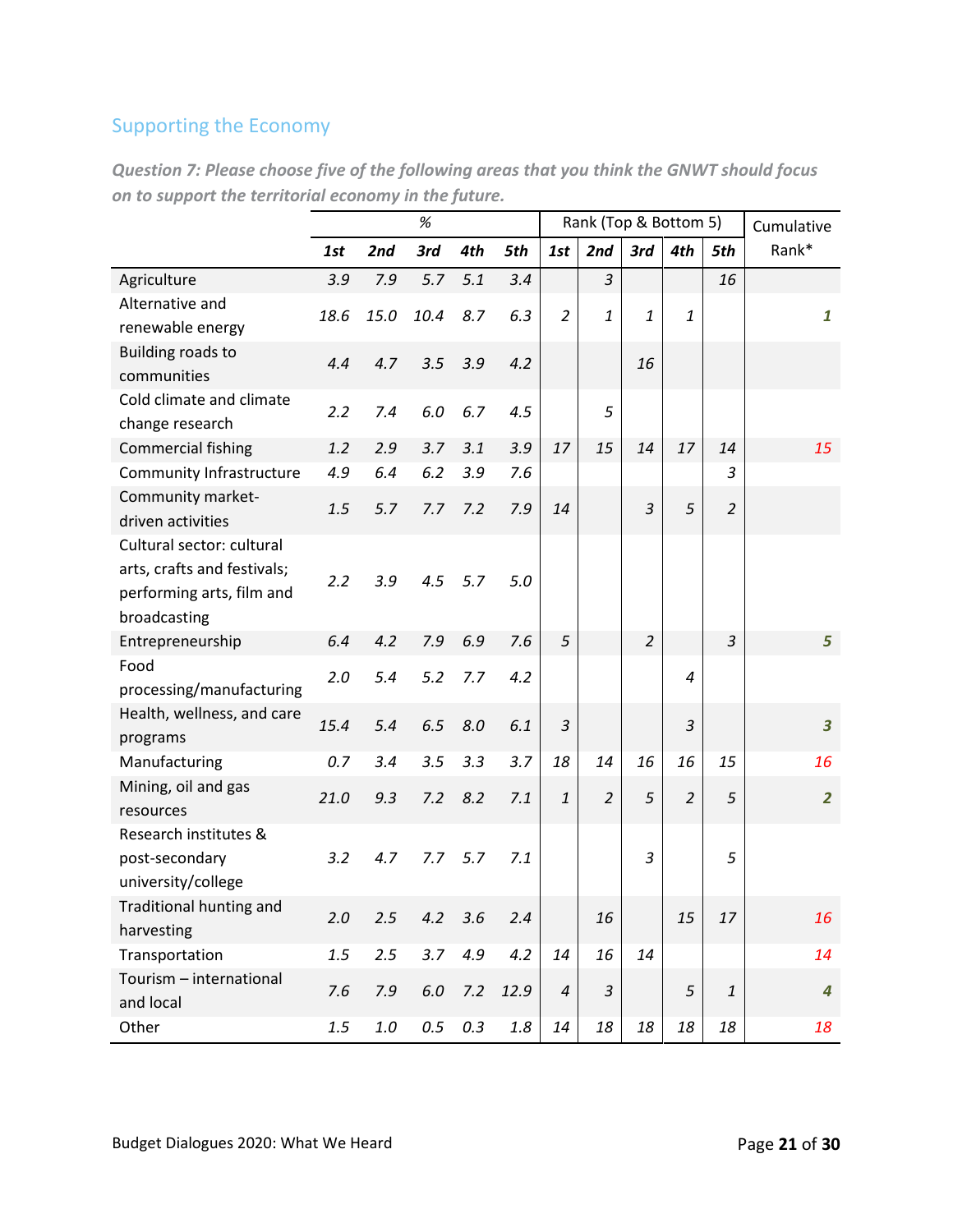Respondents supported the following five industries in first place:

- 1. Mining, oil and gas resources
- 2. Alternative and renewable energy
- 3. Health, wellness, and care programs
- 4. Tourism international and local
- 5. Entrepreneurship

Notably, the top five did not change cumulatively, though first and second switch ranks:

- 1. Alternative and renewable energy
- 2. Mining, oil and gas resources
- 3. Health, wellness, and care programs
- 4. Tourism international and local
- 5. Entrepreneurship

Industries garnering the fewest responses cumulatively are:

- 18. Other
- 16. Manufacturing and Traditional hunting and harvesting (tie)
- 15. Commercial fishing
- 14. Transportation

*Question 7a: Please provide suggestions for supporting the areas that you identified that the GNWT should focus on to support the future territorial economy.*

This open ended question was asked to delve more deeply into the ideas and perspectives of survey participants in ways that the GNWT could continue to support the economy.

Infrastructure attracted the much attention from respondents and in contrast to Question 5, more comments suggested higher infrastructure spending to support preferred sectors.

Comments also addressed specific industries:

- **Agriculture:** there was support for agriculture subsidies, ideas for research, dedicating Commissioner's Land to agriculture, better infrastructure, and supply chain management.
- **Food processing:** there was interest in creating more local food security through local processing, marketing support, engagement with local groups, regulations that encourage strong herds and fishing harvests, encouragement for value-added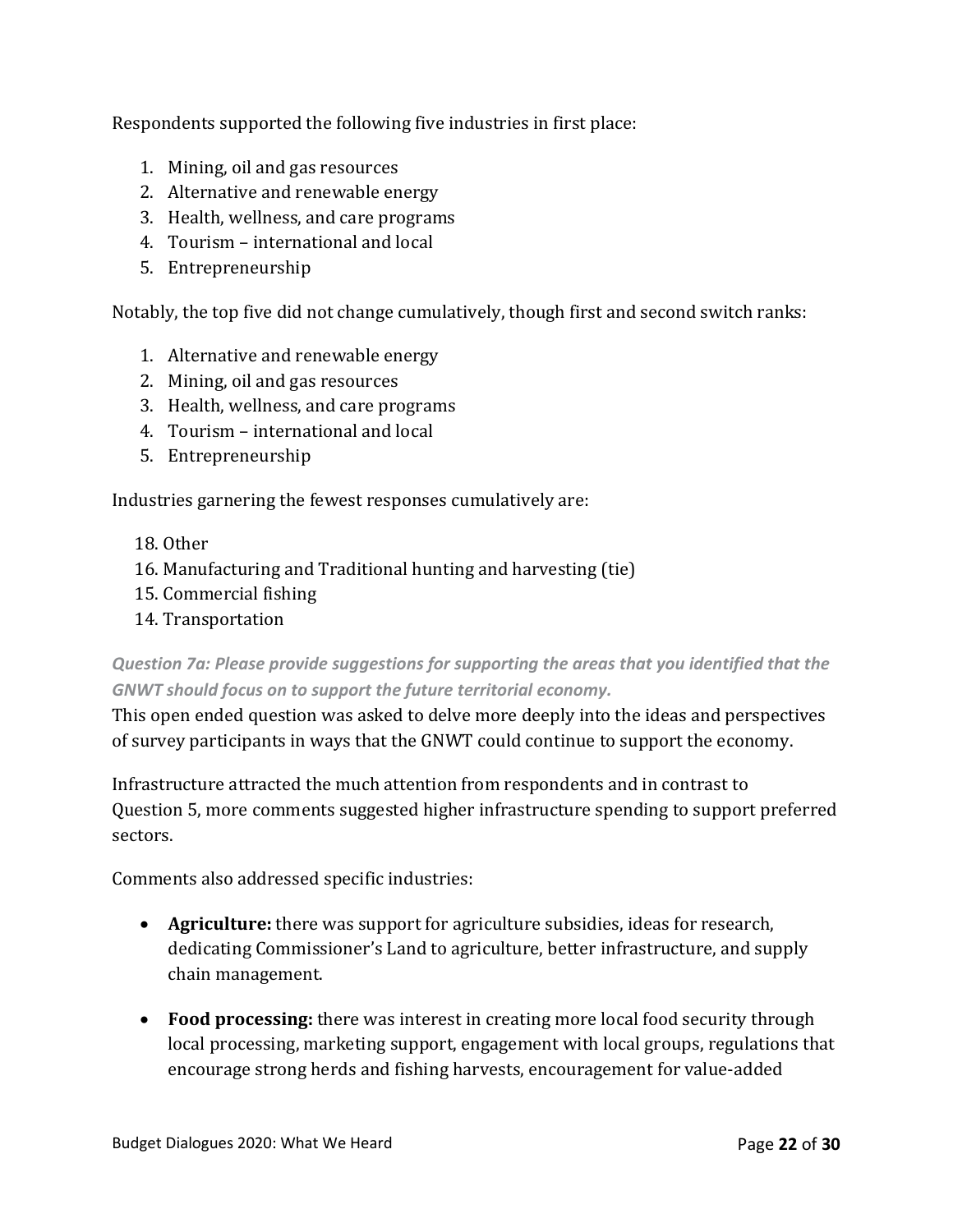production (local processing facilities), and increased training and streamlined licencing.

- **Alternative energy:** there was support for several types of energy (biomass, solar, wind, nuclear) and calls for grants, corporate incentives, and community distribution centres.
- **Mining:** suggestions ranged from having more support to reducing GNWT interference. Other comments noted that mining and oil and gas should not need GNWT support.
- **Tourism:** there was support for increased marketing, but also reflected lowering travel costs throughout the North, attraction ideas, accommodation regulations (AirBNB), and cultural sector support.
- **Manufacturing:** a single comment supported building a small-scale industrial shop for manufacturing, printing and metal machining.
- **Polytechnic University/Research:** a number of education, training and subsidy suggestions for economic support were provided. In contrast to Question 5's comments against a polytechnic institution, almost all comments in Question 7 were in favour of some expansion of post-secondary education in the territory. Some comments also recommended the importance of supporting research to a contribution to employment, including climate change, environment and Indigenous-led research.

The way the GNWT conducts its affairs featured prominently among respondents, ranging from comments about reducing bureaucracy for the private sector, procuring goods and services from northern businesses, and working with public-private partnerships (P3).

Among these comments, most were focussed on eliminating red tape. Some called for the GNWT to craft legislation so that would be fair to all sectors, and some emphasized the need to support key sectors or projects (mining, infrastructure). There were comments proposing that GNWT hire employees with more training and offer certification programs, and to provide grants or loans to businesses or non-profit organizations.

Respondents generally were supportive of more engagement with communities, including partnering with community-led initiatives, more services and the funding to facilitate it.

Land claims received attention from respondents, echoing comments in question 5 calling for land claims to be settled to support economic development. A centralized approach to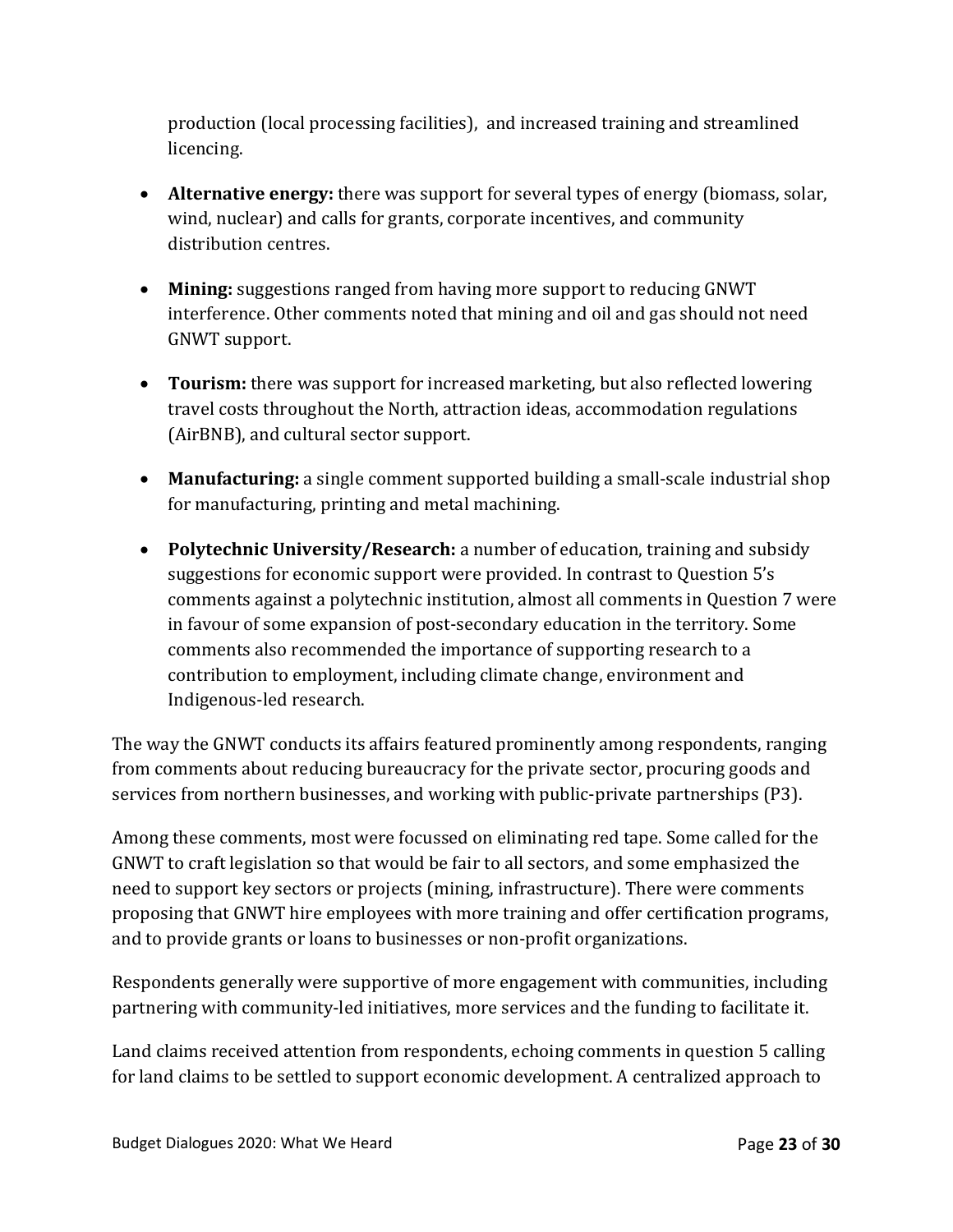environmental boards was proposed to streamline processes. More stringent timelines for decisions and better transparency were suggested for increasing certainty for business.

Half of the cost of living comments were centred on electricity, alternative energy and energy efficiency, but all highlighted that Northwest Territories is an expensive place to live and do business. One comment suggested lowering GNWT operating costs by having more automated processes and online services, which overlapped with comments on increased GNWT efficiency.

Respondents suggested more support for small business and noted the difficulty that some small businesses faced through competition from the GNWT and the mining sector for labour. While some wanted less GNWT interference, others argued for more spending on prevention for health, wellness, youth and social areas to reduce costs over time. The suggestions on tax were generally looking at revenue generation from non-residents and wealthy residents. Tourism taxes and the payroll tax were offered as tools to do so. A couple comments suggested tax incentives for alternative energy and innovation.

The COVID-19 pandemic was mentioned as an area where the GNWT could improve, with more support, opening the border, and the worry that non-GNWT employees have little recourse but to move out of the territory to survive.

Several comments suggested investment in labour in one way or another would support economic development. Incentives could be offered to increase the take-up of training with more educational opportunities for youth would improve the labour market or free tuition on the condition that graduates work in the Northwest Territories for several years afterwards. A comment that affordable childcare as a labour-force improving measure was made.

# *Question 8: What barriers do local, private sector businesses face in the NWT? How can the GNWT help to remove these barriers?*

When asked about barriers faced by businesses, the main themes were:

- Cost of living, especially utilities and rent,
- Competitiveness,
- Need for more labour, particularly more skilled labour,
- Access to land, including land management, unsettled land claims, and
- Regulations and red tape.

#### *Cost of Living*

Half of the cost of living comments mentioned electricity, alternative energy and energy efficiency. All comments related to living costs highlighted that Northwest Territories is an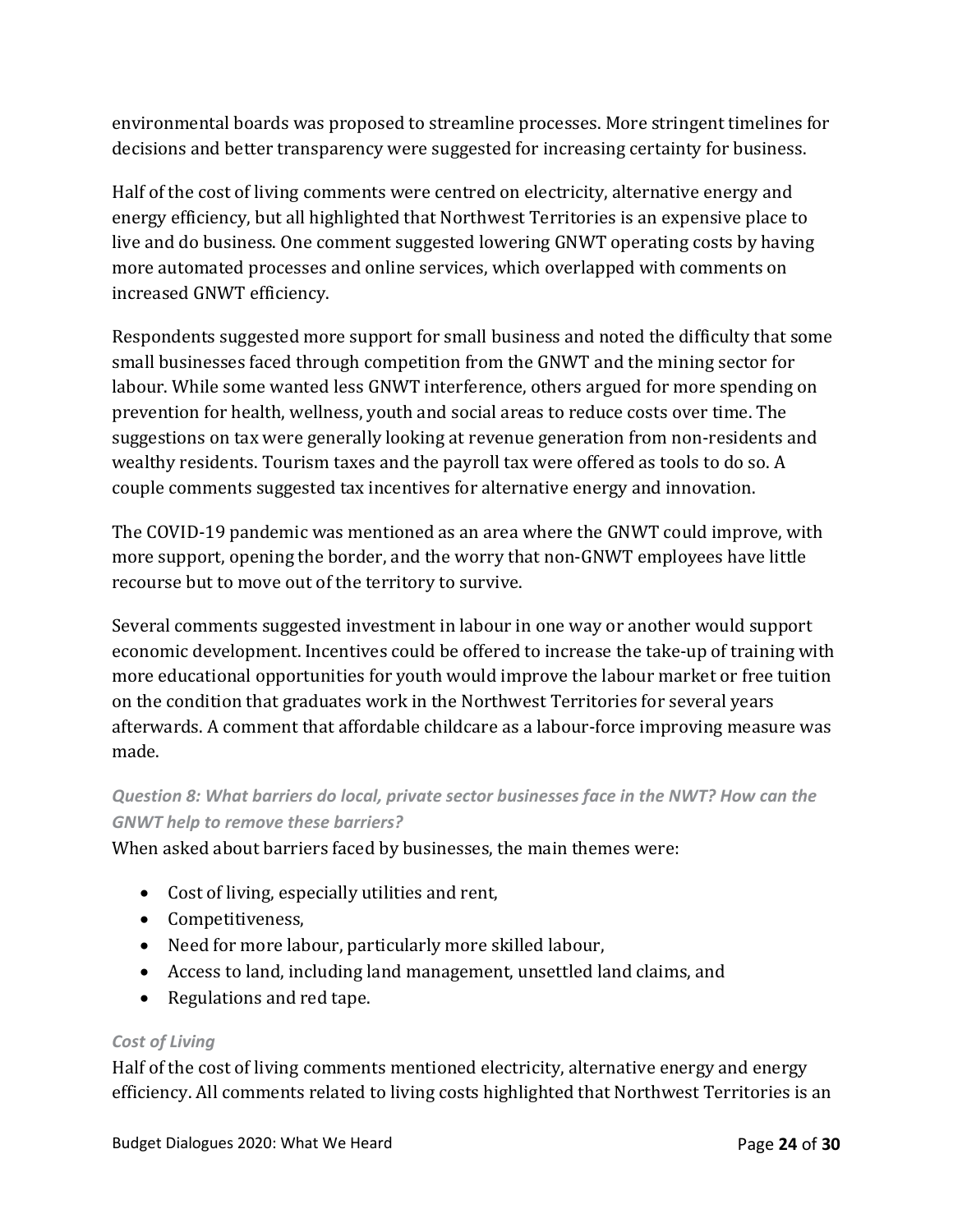expensive place to live and do business. Cost of living is widely considered to be too high for both residents and business and a significant barrier to local business. Factors most commonly cited are not new: most were about utilities (power, heating), property tax, corporate income tax, labour recruitment and retention, housing, rentals and leasing, food, internet, and transportation costs within the territory compared to travel costs outside the territory.

#### *Competitiveness*

Economic competitiveness combined with high compensation levels in the GNWT and mining sector was highlighted as making it difficult for private business to retain its staff, especially for lower skill levels.

A high degree of market power was also a concern for rents for commercial space and high leasing costs.

#### *Need for more labour, particularly more skilled labour*

Respondents cited a lack of skills in the local labour market as another barrier and related fly-in/fly-out labour as a barrier as these workers do not contribute to the local economy.

Several comments suggested investment in labour would support economic development including incentives to increase the take-up of training. More educational opportunities for youth were suggested to improve the labour market, as well as free tuition on the condition that graduates work in the Northwest Territories for several years afterwards. A comment that affordable childcare as a labour-force improving measure was made. Child care was suggested to be free for all families and to remove barriers to entering the labour market.

#### *Access to land, including land management, unsettled land claims*

A common theme was the need to settle and honour land claims. A number of comments noted that the ability for businesses to invest would be improved with better land management policies so that businesses are able to own rather than lease land, especially outside of community boundaries.

Frustration was noted that regulations surrounding land management were inefficient and impediments to economic development.

#### *Regulations and red tape*

Frustration was expressed regarding licensing and permitting, including at the municipal level, noting that complying with regulations that take too long or too many resources for new and open businesses and delays in decision-making that hinder business. Respondents cited a lack of responsiveness by the GNWT to address questions on required paperwork and suggested the GNWT could be more supportive in terms of navigating bureaucracy for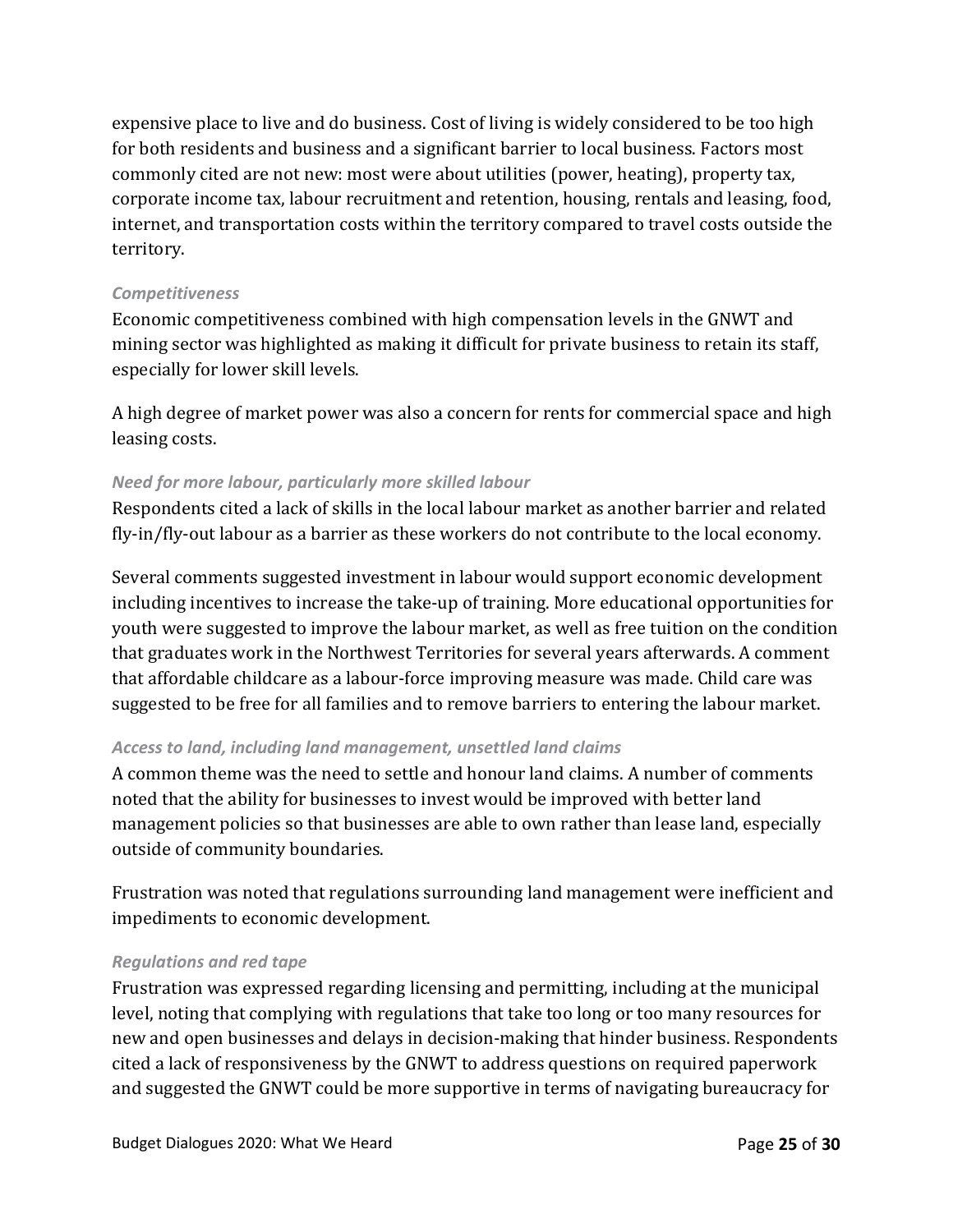entrepreneurs and businesses. Some comments proposed new GNWT services to help entrepreneurs navigate bureaucracy (similar to the Pathfinder position in the Integrated Case Management program). The Workers Safety and Compensation Commission (WSCC) was singled out with too many regulations to manage negligible risk.

As well, there were proposals to devolve significant regulation-making ability to the communities so that decision-making would be faster and more closely reflect local values.

Procurement processes featured prominently among respondents, including reducing bureaucracy for the private sector, procuring goods and services from northern businesses, and working with public-private partnerships (P3).

The GNWT response to the COVID-19 pandemic was frequently mentioned as an area where the GNWT could improve to better support the economy.

# Question 9: Is there anything else you would like to add about the budget?

Participants used this "catch-all" question to reinforce comments and suggestions from previous questions and also to add some criticism on the dialogue materials and survey including:

- Concern that the background materials implied supporting the economy and raising own source revenues did not matter since federal government transfers make up the majority of GNWT revenues; and
- The survey was misleading and misinforming for various reasons.

Participants also used this question to offer suggestions for improving the budget such as having more evaluations to help end programs that have outlived their purpose or relevance, involving more GNWT employees directly in the budgeting process to find savings, and considering the risk to performance with the increasing focus on internal GNWT processes instead of the final product for end users (services delivered to residents). Others expressed the hope that the GNWT "can look beyond the next election cycle to budget decisions that will be the most beneficial to the Northwest Territories in the long run", advised that the GNWT needs to be realistic in its budgeting and conveyed the expectation that the comments would be considered in the budget process.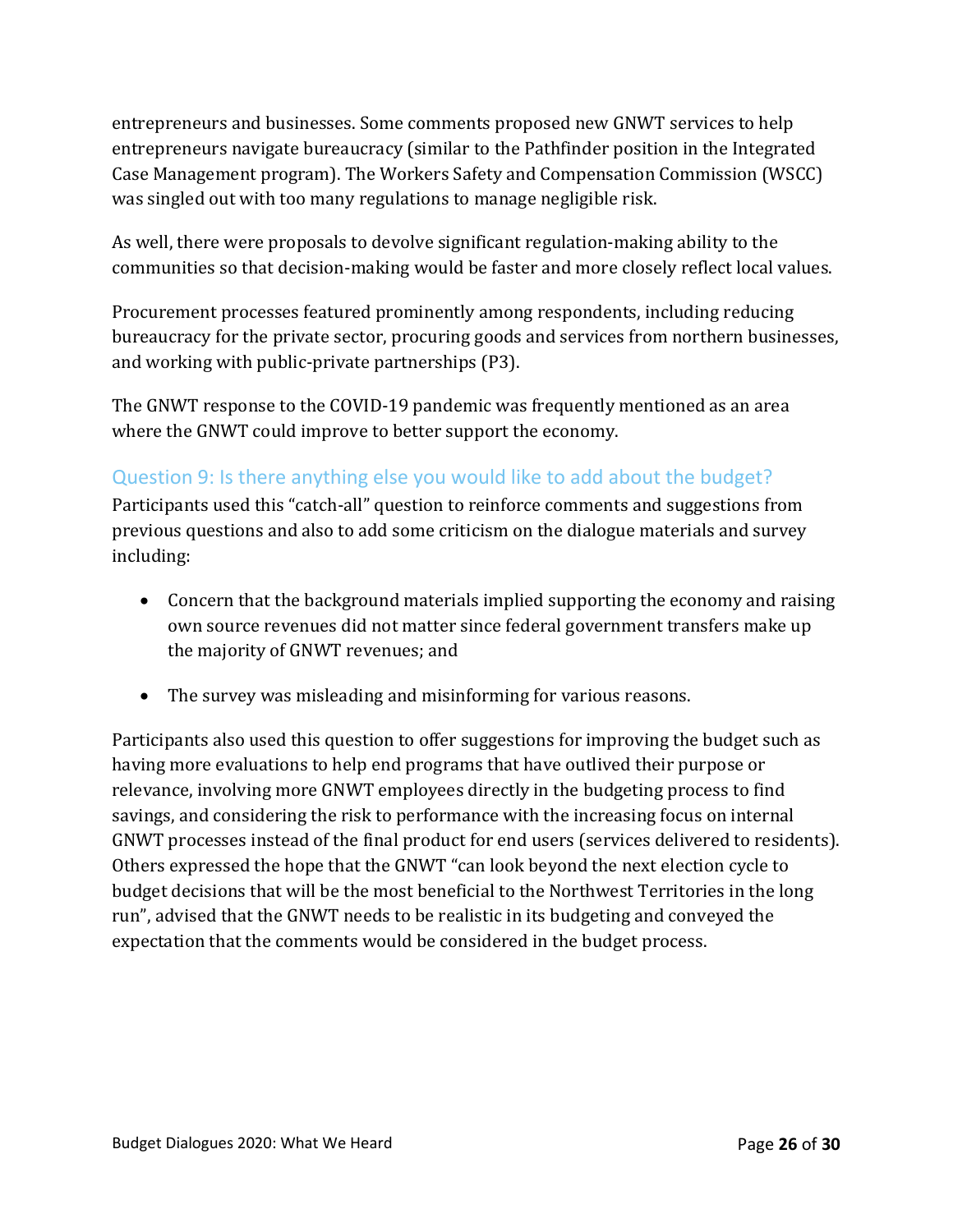## **Demographics**

#### *10. Where do you live?*

| Behchokò          | 1            | 0.5%   |
|-------------------|--------------|--------|
| Fort McPherson    | 3            | 1.5%   |
| Fort Simpson      | 6            | 3.0%   |
| <b>Fort Smith</b> | 5            | 2.5%   |
| Gamètì            | $\mathbf{1}$ | 0.5%   |
| Hay River         | 10           | 5.0%   |
| Inuvik            | 12           | 6.0%   |
| Norman Wells      | 2            | 1.0%   |
| Paulatuk          | $\mathbf{1}$ | 0.5%   |
| Tuktoyaktuk       | $\mathbf{1}$ | 0.5%   |
| Tulita            | 2            | 1.0%   |
| Whatì             | 2            | 1.0%   |
| Wrigley           | $\mathbf{1}$ | 0.5%   |
| Yellowknife       | 151          | 75.9%  |
| Total             | 198          | 100.0% |

#### *11. What is your gender?*

Respondents who included their gender were relatively evenly divided between men (82) and women (91) with two two-spirit, one non-binary and 22 who did not identify.

#### *12. How old are you?*

| 17 or younger |    |
|---------------|----|
| 18-39         | 88 |
| 40-59         | 83 |
| 60 or older   | 23 |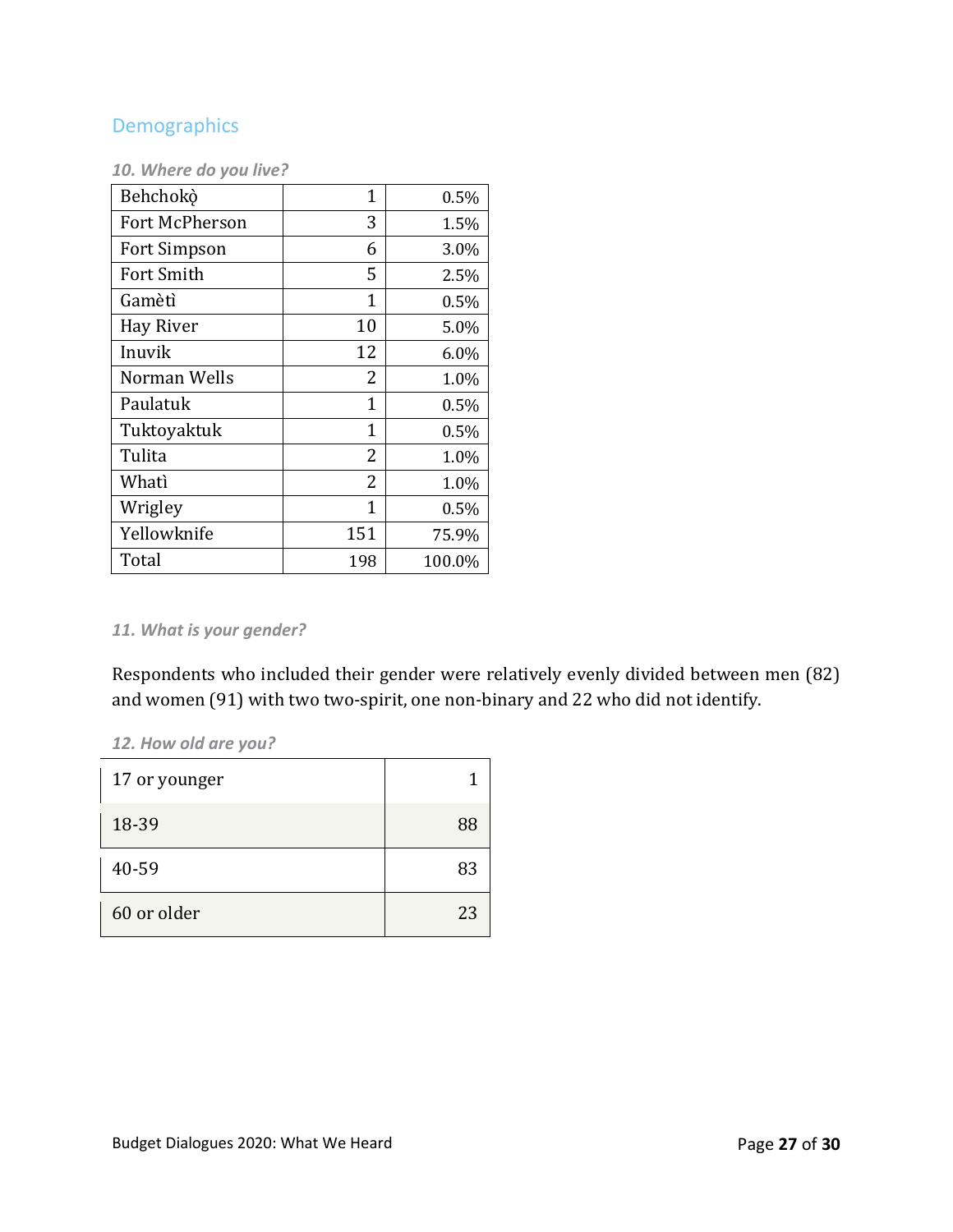# <span id="page-30-0"></span>C. Submissions

The GNWT received two submissions separate from the webinar and survey. These submissions were made by two organizations:

- Canadian Cancer Society
- Union of Northern Workers.

An overview of each of these submissions follows below.

## Canadian Cancer Society (CCS)

CCS recommended that the GNWT increase taxes on smoking and vaping as a means to improve public health and the quality of life in the Northwest Territories.

CCS feels that doing so would, in addition to the health benefits and higher quality of life, generate increased revenue and reduce health care costs.

#### Union of Northern Workers (UNW)

UNW took a number of positions, the main ones being:

- 1. Opposition to the use of public-private partnerships.
- 2. Need to maintain the numbers and pay levels of the public service.
- 3. Infrastructure spending should be focused on public projects that employ northern residents during construction, and help reduce overall cost of living.
- 4. When determining whether non-renewable resource projects should be supported, several factors should be taken into consideration:
	- − A company's track record with regard to creating and protecting local jobs;
	- − Its history of insolvency proceedings; and
	- − Real return on investment versus alternative uses of those funds.

UNW supported several other opinions, including continued Heritage Fund contributions, core funding for non-governmental organizations, universal child care for all Northwest Territories families, universal basic income, a review of corporate and payroll taxation, and UNW involvement on finding government efficiencies through consultations.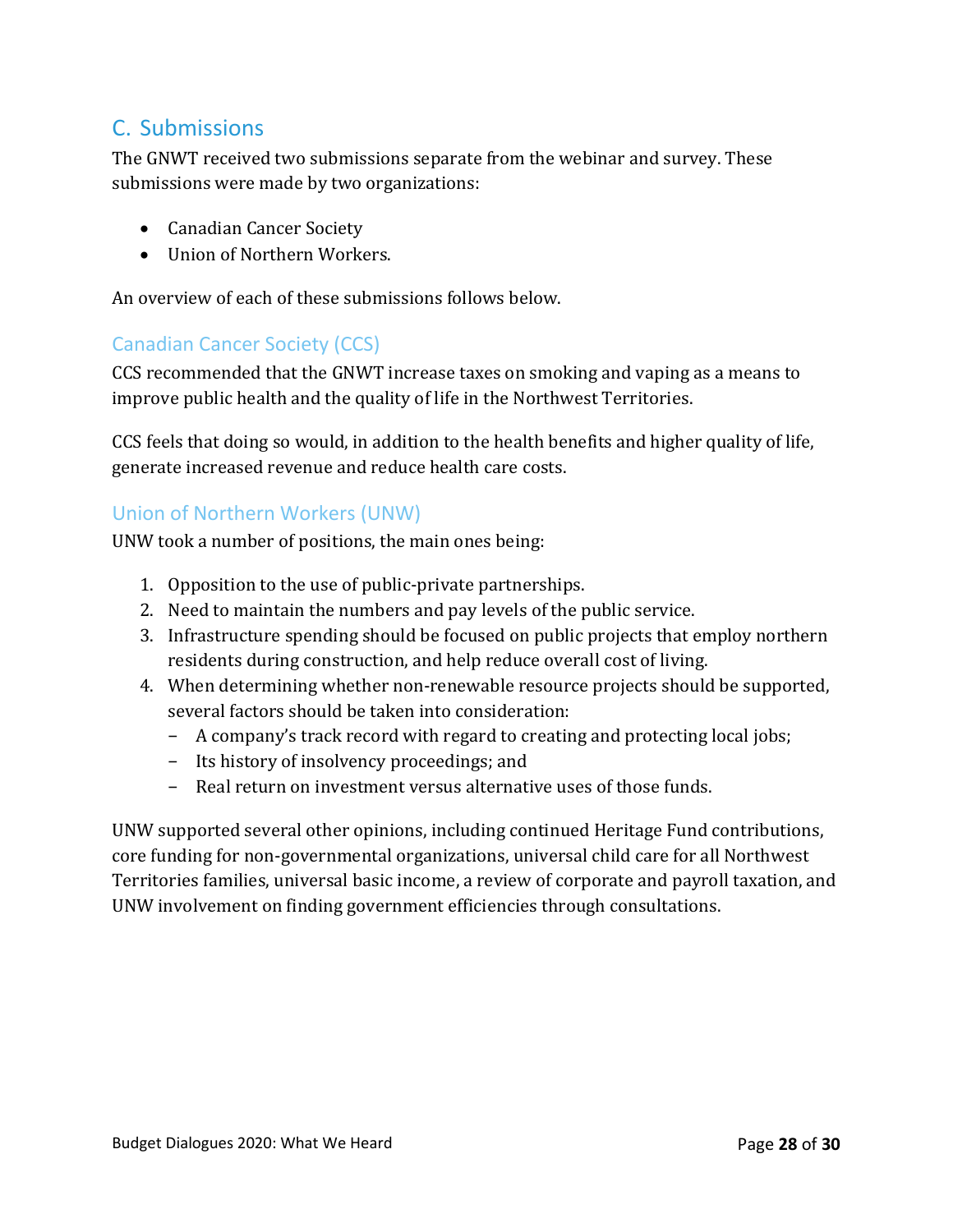# <span id="page-31-0"></span>Budget Dialogues 2020 Next Steps

Budget Dialogues 2020 was the first step in an ongoing dialogue with Northerners about the fiscal constraints facing the GNWT and the priorities in a limited budget. This report summarizes the results of the dialogue and will be used in the upcoming budget planning cycle.

Many of the themes and recommendations that have emerged from the dialogue are in areas already identified by the 19th Legislative Assembly as priorities and in the GNWT mandate. There were no surprises in the themes that emerged from the survey and a wide variety of opposing opinions to be considered.

The dialogue results, especially the recommendations for improving effectiveness and efficiency, lines up with the Budget 2020 commitment for a more consistent approach to program evaluation and will be shared with all GNWT departments. The level of frustration from some participants that these issues are raised and discussed over many years with little to no progress has been heard and will be taken back to departments for effective and efficient resolutions. Departments will be asked to respond with work already underway in these areas, opportunities for future work, and timelines to complete new actions.

The suggestions to better use GNWT employees' ideas for improved spending needs quick and thoughtful implementation to ensure continuation of the "whole of government" approach and to avoid pitting one set of needs against another. All departments will be involved in performance measure development and monitoring to ensure Northwest Territories residents are getting the best returns on GNWT spending and investments.

The Department of Finance intends to continue this dialogue next spring to report back to Northerners on progress made to address what was heard in Budget Dialogues 2020 and to seek feedback on directions taken, including confirming that the actions taken match Northerners' priorities.